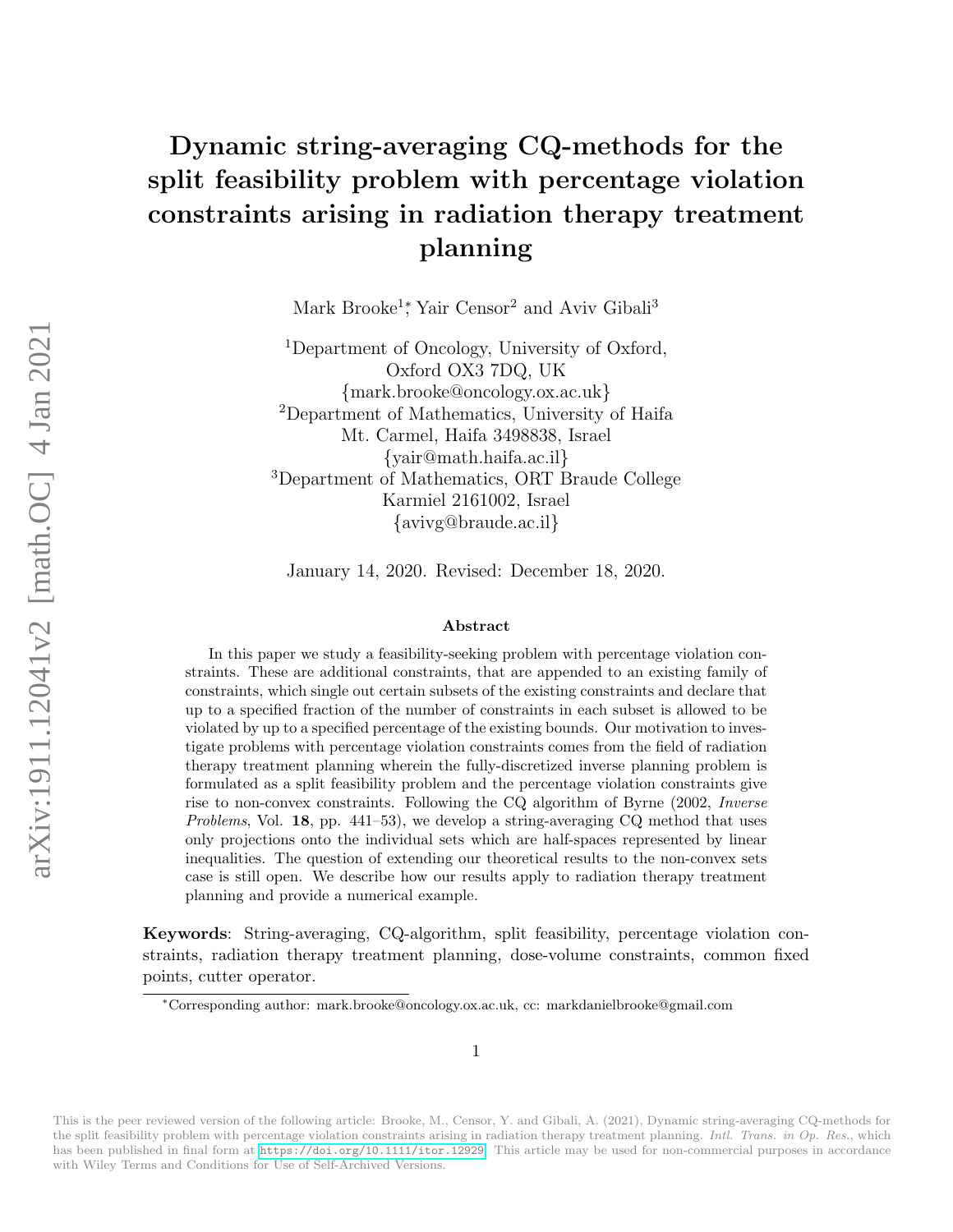# 1 Introduction

#### 1.1 Motivation

In this work we are motivated by a linear split feasibility problem with percentage violation constraints arising in radiation therapy treatment planning. We first provide the background in general terms.

Inverse radiation therapy treatment planning (RTTP). This problem, in its fullydiscretized modeling approach, leads to a linear feasibility problem. This is a system of linear interval inequalities

<span id="page-1-0"></span>
$$
c \le Ax \le b,\tag{1}
$$

wherein the "dose matrix" A is pre-calculated by techniques called in RTTP "forward calculation" or "forward planning" and the vector  $x$  is the unknown vector of "intensities" that, when used in setting up the treatment machine, will realize this specific "treatment plan". The vectors b and c contain upper and lower bounds on the total dose  $Ax$  permitted and required in volume elements (voxels) of sensitive organs/tissues and target areas, respectively, inside the irradiated body. The components of  $b$  and  $c$  are prescribed by the attending oncologist and given to the treatment planner.

Percentage violation constraints (PVCs). In general terms, these are additional constraints that are appended to an existing family of constraints. They single out certain subsets of the existing constraints and declare that up to a specified fraction of the number of constraints in each subset is allowed to be violated by up to a specified percentage of the existing bounds. Such PVCs are useful in the inverse problem of RTTP, mentioned above, where they are called "dose volume constraints" (DVCs). When the system of linear interval inequalities is inconsistent, that is, there is no solution vector that satisfies all inequalities, the DVCs allow the oncologist and the planner to relax the original constraints in a controlled manner to achieve consistency and find a solution.

Split feasibility. PVCs are, by their very nature, integer constraints which change the feasibility problem to which they are attached from being a continuous feasibility problem into becoming a mixed integer feasibility problem. An alternative to the latter is to translate the PVCs into constraints sets that are appended to the original system of linear interval inequalities but are formulated on the vectors  $Ax$ , rather than directly on x. This gives rise to a "split feasibility problem" which is split between two spaces: the space of "intensity vectors" x and the space of "dose vectors"  $d := Ax$  in which A is the operator mapping one space onto the other.

Non-convexity. The constraints sets, that arise from the PVCs, in the space of "dose vectors" are non-convex sets but, due to their special form enable the calculation of orthogonal projections of points onto them. This opens the door for applying our proposed dynamic string-averaging CQ-method to the RTTP inverse problem with PVCs. Math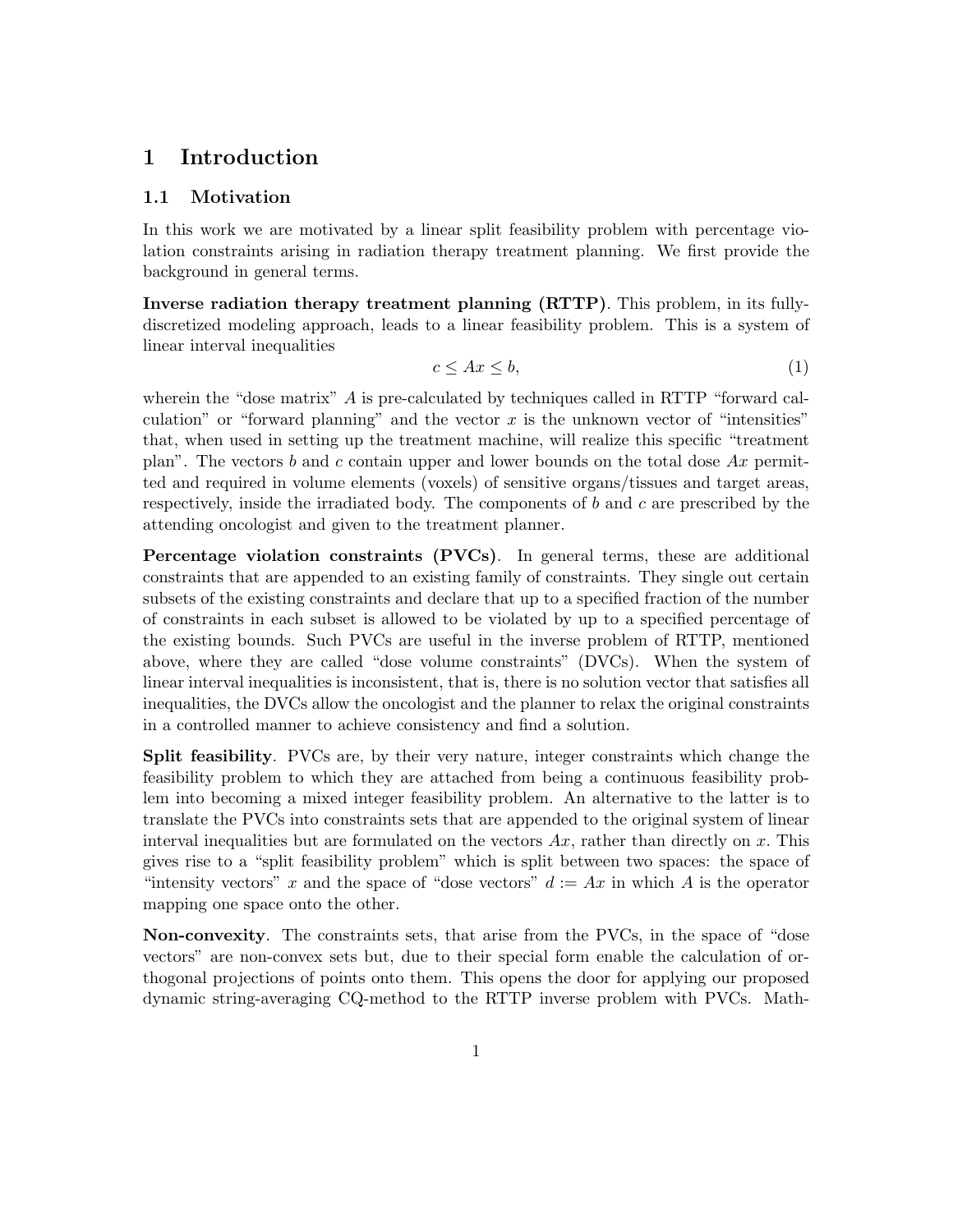ematical analysis for the case of non-convex sets remains an open question. Looking at it from the practical point of view one may consider also alternatives such as reformulating PVCs as  $\ell_1$ -norm constraints. See, for example, Candès et al. (2008); [Kim et al.](#page-28-0) [\(2013\)](#page-28-0).

Group-structure of constraints. Each row in the system [\(1\)](#page-1-0) represents a constraint on a single voxel. Lumping together constraints of voxels, according to the organ/tissue to which they belong, divides the matrix  $A$  and the whole system into "groups" of constraints, referred to below as "blocks of constraints" in a natural manner. These groups affect the formulation of the split feasibility problem at hand by demanding that the space of intensity vectors  $x$  be mapped separately by each group of rows of the matrix  $A$  into another space of dose vectors d.

#### 1.2 Contribution

Motivated by the above we deal in this paper with the "multiple-operator split common fixed point problem" (MOSCFPP) defined next.

<span id="page-2-0"></span>Problem 1 The multiple-operator split common fixed point problem (MOSCFPP). Let  $H$  and  $K$  be two real Hilbert spaces, and let  $r$  and  $p$  be two natural numbers. Let  $U_i: \mathcal{H} \to \mathcal{H}, 1 \leq i \leq p, \text{ and } T_j: \mathcal{K} \to \mathcal{K}, 1 \leq j \leq r, \text{ be given operators with nonempty fixed}$ point sets Fix  $(U_i)$  and Fix  $(T_j)$ , respectively. Further, let  $A_j : \mathcal{H} \to \mathcal{K}$ , for all  $1 \leq j \leq r$ , be given bounded linear operators. In addition let  $\Phi$  be another closed and convex subset of H. The MOSCFPP is:

Find an 
$$
x^* \in \Phi
$$
 such that  $x^* \in \bigcap_{i=1}^p \text{Fix}(U_i)$  and,  $(2)$ 

<span id="page-2-1"></span>for all 
$$
1 \le j \le r
$$
,  $A_j x^* \in \text{Fix}(T_j)$ . (3)

This problem formulation unifies several existing "split problems" formulations and, to the best of our knowledge, has not been formulated before. We analyze it and propose a "dynamic string-averaging CQ-method" to solve it, based on techniques used in some of those earlier formulations. We show in detail how this problem covers and applies to the linear split feasibility problem with DVCs in RTTP. Our convergence results about the dynamic string-averaging CQ-algorithm presented here rely on convexity assumptions. Therefore, there remains an open question whether our work can be expanded to cover the case of the non-convex constraints in the space of dose vectors d used in RTTP. Recent work in the field report on strides made in the field of projection methods when the underlying sets are non-convex, see, for example, [Hesse et al. \(2014\)](#page-28-1); [Bauschke et al. \(2014\)](#page-26-0); [Attouch et al.](#page-26-1) [\(2013\)](#page-26-1). This encourages us to expand the results presented here in the same way.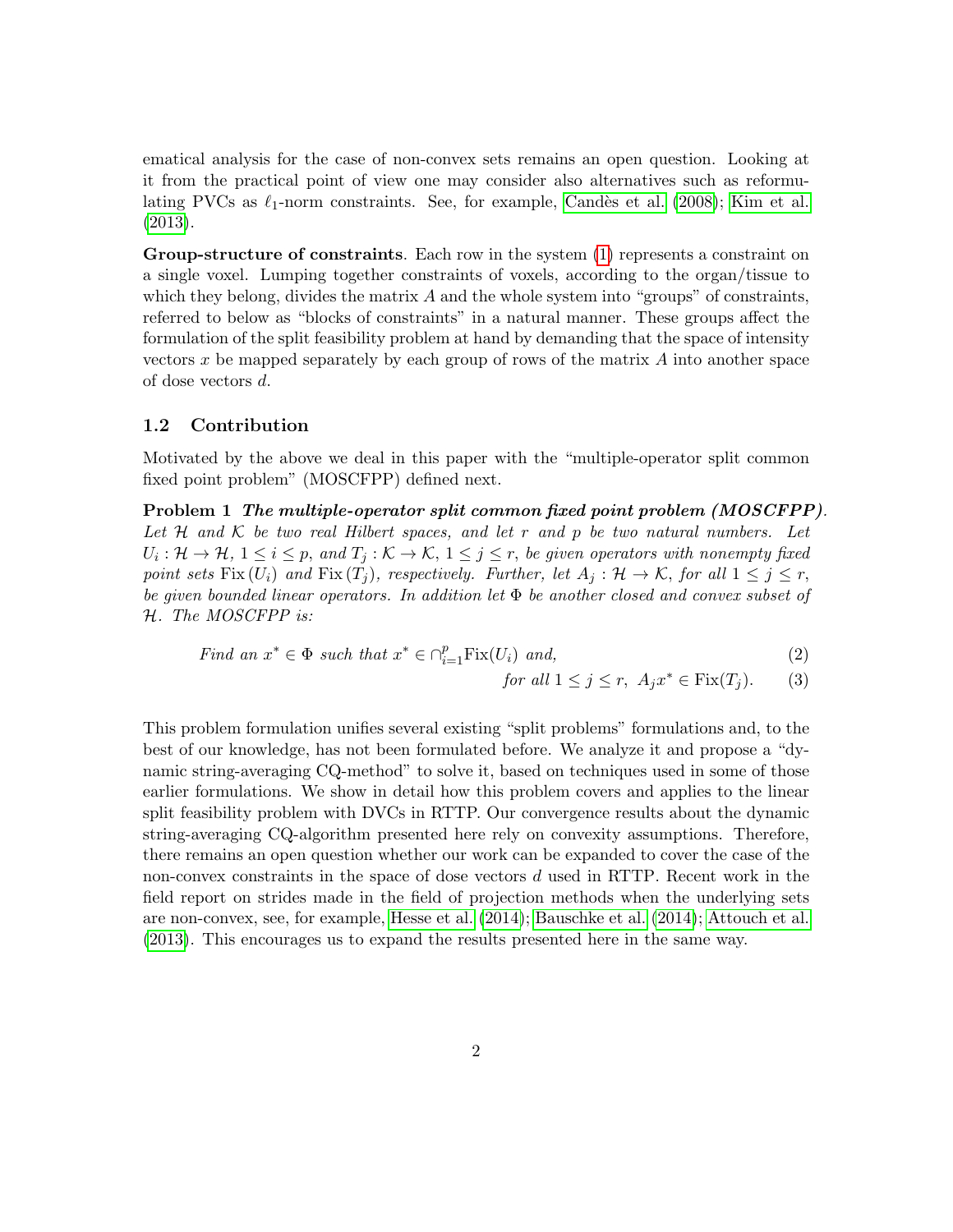#### <span id="page-3-0"></span>1.3 Structure of the paper

We begin by briefly reviewing relevant "split problem" formulations which have led to our proposed MOSCFPP and a "dynamic string-averaging CQ-method" to solve it. Starting from a general formulation of two concurrent inverse problems in different vector spaces connected by a bounded linear operator, we explore the inclusion of multiple convex constraint sets within each vector space. Defining operators that act on each of these sets allows us to formulate equivalent fixed point problems, which naturally leads to our MOSCFPP. We then provide some insight into how one may solve such a problem, using constrained minimization, or successive metric projections as part of a CQ-type method [\(Byrne, 2002\)](#page-27-1). These projection methods form the basis of our "dynamic string-averaging CQ-method", which is introduced in Section [4.](#page-8-0) Important mathematical foundations for this method are provided in Section [3,](#page-6-0) which serve to describe the conditions under which the method converges to a solution in Section [5.](#page-10-0) Finally, we bring percentage violation constraints (PVCs) into our problem formulation (Section [6\)](#page-15-0) and consolidate our work by providing examples of how the MOSCFPP and "dynamic string-averaging CQ-method" may be applied in RTTP (Section [7\)](#page-17-0). A numerical example is provided on a synthetically created treatment plan, detailed in Section [8.](#page-19-0)

An important comment must be made here. The introduction of a new mathematical model for an application naturally calls for simulated numerical validation, particularly when a new algorithm is proposed. Here we present a rudimentary numerical example since more complex clinically-relevant treatment plans rely heavily on the medical physics context of the radiation therapy treatment planning problem. As such, they call for evaluation of the results in the context of the radiation therapy treatment planning problem itself and require a dedicated proper background and framework which are outside the scope of this paper. An extensive analysis of the methods presented in this paper, on a number of clinical treatment plans, will be published in an appropriate medical physics journal.

# 2 A brief review of "split problems" formulations and solution methods

The following brief review of "split problems" formulations and solution methods will help put our work in context. The review is non-exhaustive and focuses only on split problems that led to our new formulation that appears in Problem [1.](#page-2-0) Other split problems such as "the common solution of the split variational inequality problems and fixed point problems" (see, e.g., [Lohawech et al., 2018\)](#page-28-2) or "split Nash equilibrium problems for non-cooperative strategic games" (see, e.g., [Li, 2019\)](#page-28-3) and many others are not included here. The "split inverse problem" (SIP), which was introduced by [Censor et al. \(2012\)](#page-27-2) (see also [Byrne et al.,](#page-27-3) [2012\)](#page-27-3), is formulated as follows.

**Problem 2** The split inverse problem  $(SIP)$ . Given are two vector spaces X and Y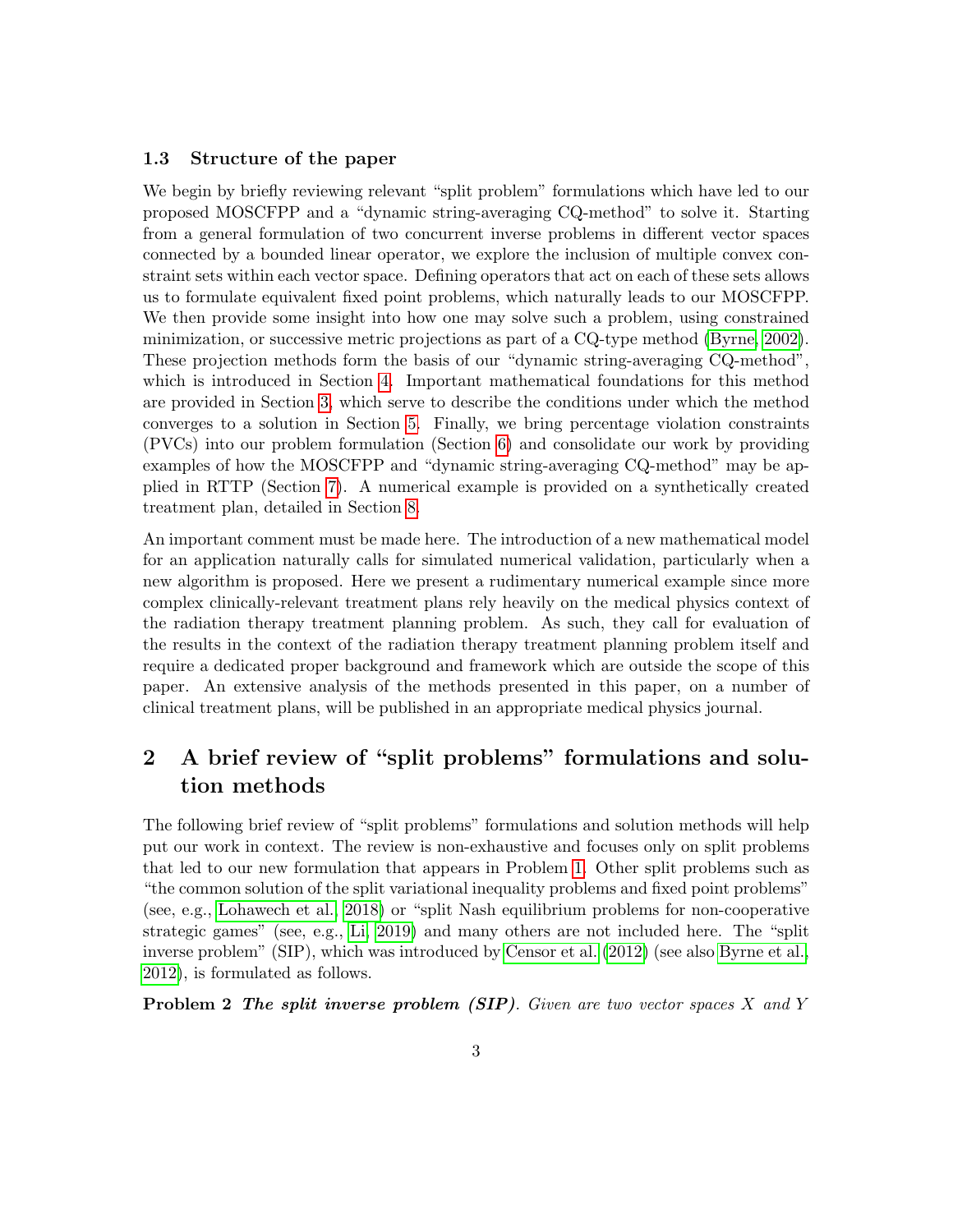and a bounded linear operator  $A: X \to Y$ . In addition, two inverse problems are involved. The first one, denoted by  $IP_1$ , is formulated in the space X and the second one, denoted by  $IP_2$ , is formulated in the space Y. The SIP is:

Find an 
$$
x^* \in X
$$
 that solves IP<sub>1</sub> such that  $y^* := Ax^* \in Y$  solves IP<sub>2</sub>. (4)

The first published instance of a SIP is the "split convex feasibility problem" (SCFP) of [Censor and Elfving \(1994\)](#page-27-4), which is formulated as follows.

<span id="page-4-0"></span>**Problem 3 The split convex feasibility problem (SCFP).** Let H and K be two real Hilbert spaces. Given are nonempty, closed and convex sets  $C \subseteq \mathcal{H}$  and  $Q \subseteq \mathcal{K}$  and a bounded linear operator  $A : \mathcal{H} \to \mathcal{K}$ . The SCFP is:

Find an 
$$
x^* \in C
$$
 such that  $Ax^* \in Q$ . (5)

This problem was employed, among others, for solving an inverse problem in intensitymodulated radiation therapy (IMRT) treatment planning (see [Censor et al., 2006;](#page-27-5) [Davidi](#page-28-4) [et al., 2015;](#page-28-4) [Censor et al., 2005\)](#page-27-6). More results regarding the SCFP theory and algorithms, can be found, for example, in Yang  $(2004)$ ; López et al.  $(2012)$ ; Gibali et al.  $(2018)$ , and the references therein. The SCFP was extended in many directions to Hilbert and Banach spaces formulations. It was extended also to the following "multiple sets split convex feasibility problem" (MSSCFP).

<span id="page-4-2"></span>Problem 4 The multiple sets split convex feasibility problem (MSSCFP). Let H and K be two real Hilbert spaces and r and p be two natural numbers. Given are sets  $C_i$ ,  $1 \leq i \leq p$  and  $Q_i$ ,  $1 \leq j \leq r$ , that are closed and convex subsets of H and K, respectively, and a bounded linear operator  $A : \mathcal{H} \to \mathcal{K}$ . The MSSCFP is:

Find an 
$$
x^* \in \bigcap_{i=1}^p C_i
$$
 such that  $Ax^* \in \bigcap_{j=1}^r Q_j$ . (6)

[Masad and Reich \(2007\)](#page-29-1) proposed the "constrained multiple set split convex feasibility problem" (CMSSCFP) which is phrased as follows (see also [Latif et al. \(2016\)](#page-28-7)).

<span id="page-4-3"></span>Problem 5 The constrained multiple set split convex feasibility problem (CMSS-**CFP**). Let  $H$  and  $K$  be two real Hilbert spaces and r and p be two natural numbers. Given are sets  $C_i$ ,  $1 \le i \le p$  and  $Q_j$ ,  $1 \le j \le r$ , that are closed and convex subsets of H and K, respectively, and for  $1 \leq j \leq r$ , given bounded linear operators  $A_j : \mathcal{H} \to \mathcal{K}$ . In addition let  $\Phi$  be another closed and convex subset of  $\mathcal{H}$ . The CMSSCFP is:

Find an 
$$
x^* \in \Phi
$$
 such that  $x^* \in \bigcap_{i=1}^p C_i$  and  $A_j x^* \in Q_j$ , for  $1 \le j \le r$ . (7)

<span id="page-4-1"></span>Another extension, due to [Censor and Segal \(2009\)](#page-27-7), is the following "split common fixed points problem" (SCFPP).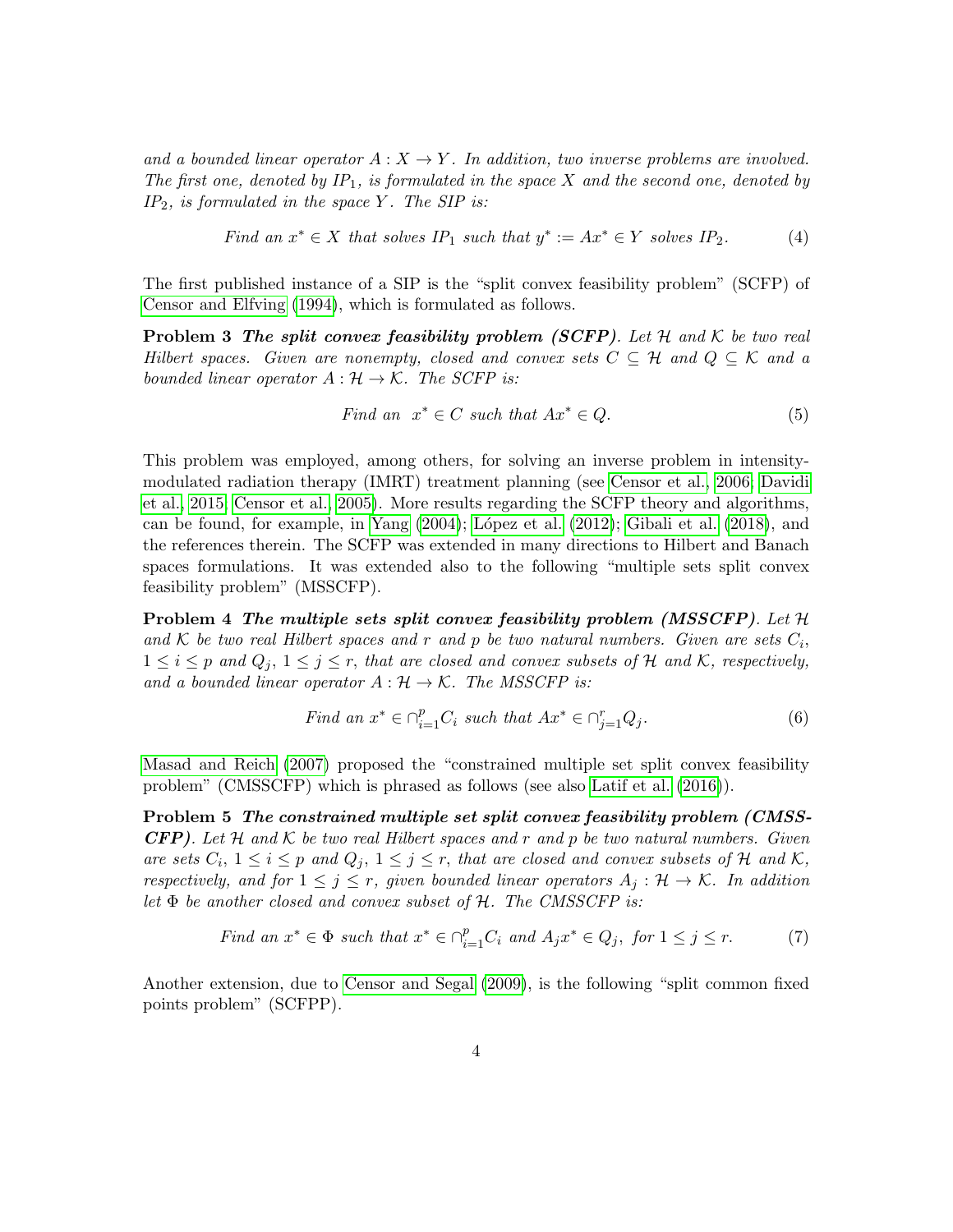**Problem 6** The split common fixed points problem (SCFPP). Let H and K be two real Hilbert spaces and r and p be two natural numbers. Given are operators  $U_i: \mathcal{H} \to \mathcal{H}$ ,  $1 \leq i \leq p$ , and  $T_j : \mathcal{K} \to \mathcal{K}$ ,  $1 \leq j \leq r$ , with nonempty fixed point sets  $Fix(U_i)$ ,  $1 \leq i \leq p$ and Fix  $(T_i)$ ,  $1 \leq j \leq r$ , respectively, and a bounded linear operator  $A : \mathcal{H} \to \mathcal{K}$ . The SCFPP is:

Find an 
$$
x^* \in \bigcap_{i=1}^p \text{Fix}(U_i)
$$
 such that  $Ax^* \in \bigcap_{j=1}^r \text{Fix}(T_j)$ . (8)

Problems [3](#page-4-0)[–6](#page-4-1) are SIPs but, more importantly, they are special cases of our MOSCFPP of Problem [1.](#page-2-0)

Focusing in a telegraphic manner on algorithms for solving some of the above SIPs, we observe that the SCFP of Problem [3](#page-4-0) can be reformulated as the constrained minimization problem:

$$
\min_{x \in C} \frac{1}{2} \| P_Q(Ax) - Ax \|^2,\tag{9}
$$

where  $P_Q$  is the orthogonal (metric) projection onto  $Q$ . (Note that the term "orthogonal projection" is used mainly for subspaces while the "metric" projection refers to any kind of sets (see, e.g., [Cegielski, 2012,](#page-27-8) Section 2.2.4)). Since the objective function is convex and continuously differentiable with Lipschitz continuous gradients, one can apply the projected gradient method (see, e.g., [Goldstein, 1964\)](#page-28-8) and obtain Byrne's well-known CQ-algorithm [\(Byrne, 2002\)](#page-27-1). The iterative step of the CQ-algorithm has the following structure:

$$
x^{k+1} = P_C(x^k - \gamma A^\star (Id - P_Q)Ax^k),\tag{10}
$$

where  $A^*$  stands for the adjoint  $(A^* = A^T$  transpose in Euclidean spaces) of A,  $\gamma$  is some positive number, Id is the identity operator, and  $P_C$  and  $P_Q$  are the orthogonal projections onto C and Q, respectively. For the MSSCFP of Problem [4,](#page-4-2) the minimization model considered in [Censor et al. \(2005\)](#page-27-6), is

$$
\min_{x \in \mathbb{R}^M} \left( \sum_{i=1}^p \text{dist}^2(x, C) + \sum_{j=1}^r \text{dist}^2(Ax, Q) \right),\tag{11}
$$

leading, for example, to a gradient descent method which has an iterative simultaneous projections nature:

$$
x^{k+1} = x^k - \gamma \sum_{i=1}^p \alpha_i (Id - P_{C_i}) x^k + \sum_{j=1}^r \beta_j A^* (Id - P_{Q_j}) A x^k, \qquad (12)
$$

where  $\gamma \in (0, \frac{2}{l})$  $\frac{2}{L}$ ) with

$$
L := \sum_{i=1}^{p} \alpha_i + \sum_{j=1}^{r} \beta_j ||A||_F^2
$$
 (13)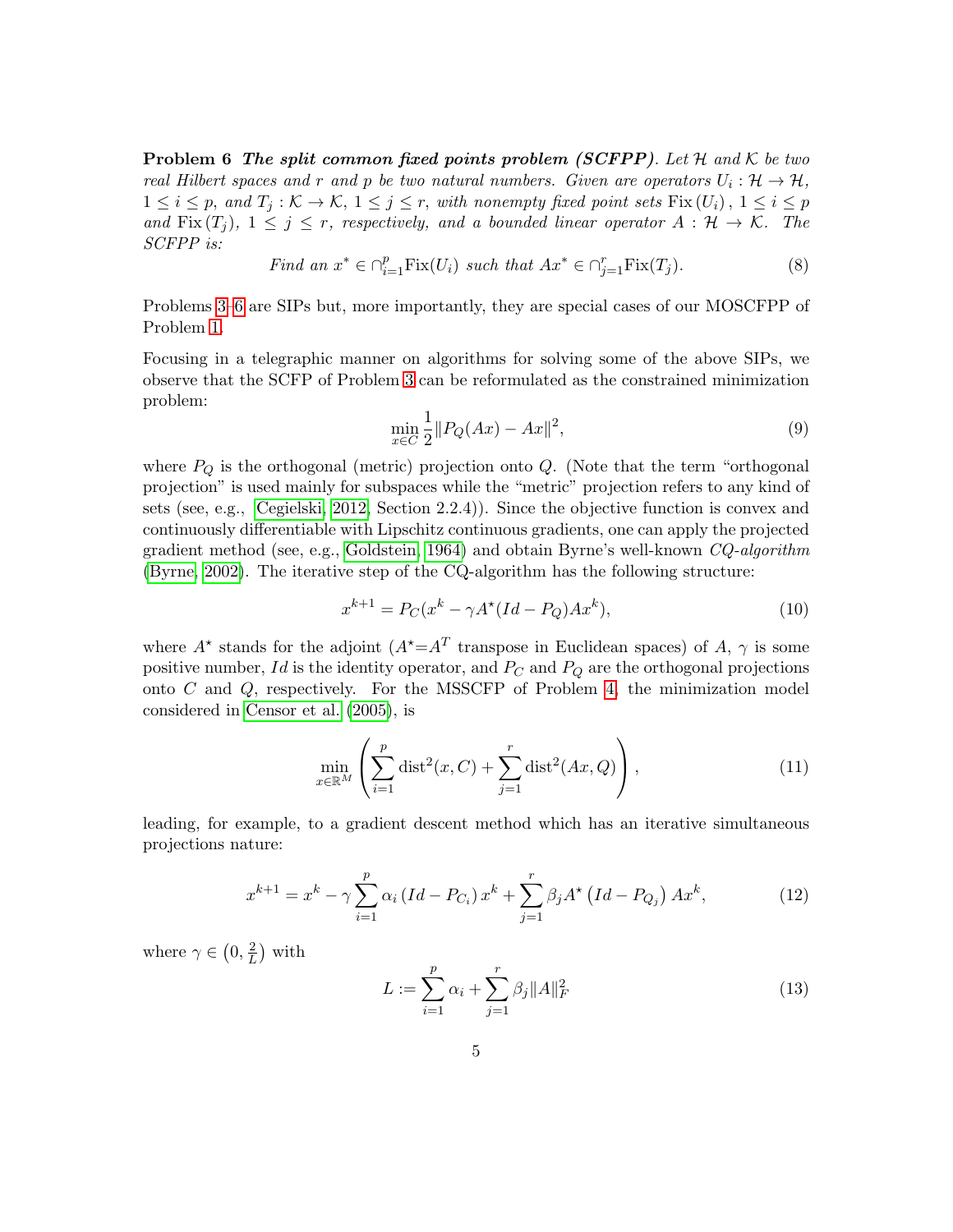where  $||A||_F^2$  is the squared Frobenius norm of A.

Inspired by the above and the work presented in [Penfold et al. \(2017\)](#page-29-2), we propose in the sequel a "dynamic string-averaging CQ-method" for solving the MOSCFPP of Problem [1.](#page-2-0)

# <span id="page-6-0"></span>3 Preliminaries

Through this paper H and K are two real Hilbert spaces and let  $D \subset \mathcal{H}$ . For every point  $x \in \mathcal{H}$ , there exists a unique nearest point in D, denoted by  $P_D(x)$  such that

$$
||x - P_D(x)|| \le ||x - y||, \text{ for all } y \in D.
$$
 (14)

The operator  $P_D : \mathcal{H} \to \mathcal{H}$  is called the *metric projection* onto D.

**Definition 1** Let  $T : \mathcal{H} \to \mathcal{H}$  be an operator and  $D \subset \mathcal{H}$ .

(i) The operator T is called Lipschitz continuous on D with constant  $L > 0$  if

$$
||T(x) - T(y)|| \le L||x - y||, \text{ for all } x, y \in D.
$$
 (15)

- (ii) The operator  $T$  is called nonexpansive on  $D$  if it is 1-Lipschitz continuous.
- (iii) The Fixed Point set of  $T$  is

$$
\text{Fix}(T) := \{ x \in \mathcal{H} \mid T(x) = x \}. \tag{16}
$$

(iv) The operator T is called c-averaged (c-av) [\(Baillon et al., 1978\)](#page-26-2) if there exists a nonexpansive operator  $N : D \to \mathcal{H}$  and a number  $c \in (0,1)$  such that

$$
T = (1 - c)Id + cN.
$$
\n<sup>(17)</sup>

In this case we also say that T is c-av [\(Byrne, 2004\)](#page-27-9). If two operators  $T_1$  and  $T_2$  are  $c_1$ -av and c<sub>2</sub>-av, respectively, then their composition  $S = T_1T_2$  is  $(c_1 + c_2 - c_1c_2)$ -av; (see [Byrne,](#page-27-9) [2004,](#page-27-9) Lemma 2.2.)

(v) The operator T is called  $\nu$ -inverse strongly monotone ( $\nu$ -ism) on D if there exists a number  $\nu > 0$  such that

$$
\langle T(x) - T(y), x - y \rangle \ge \nu ||T(x) - T(y)||^2, \text{ for all } x, y \in D. \tag{18}
$$

(vi) The operator T is called firmly nonexpansive (FNE) on D if

$$
\langle T(x) - T(y), x - y \rangle \ge ||T(x) - T(y)||^2, \text{ for all } x, y \in D,
$$
\n
$$
(19)
$$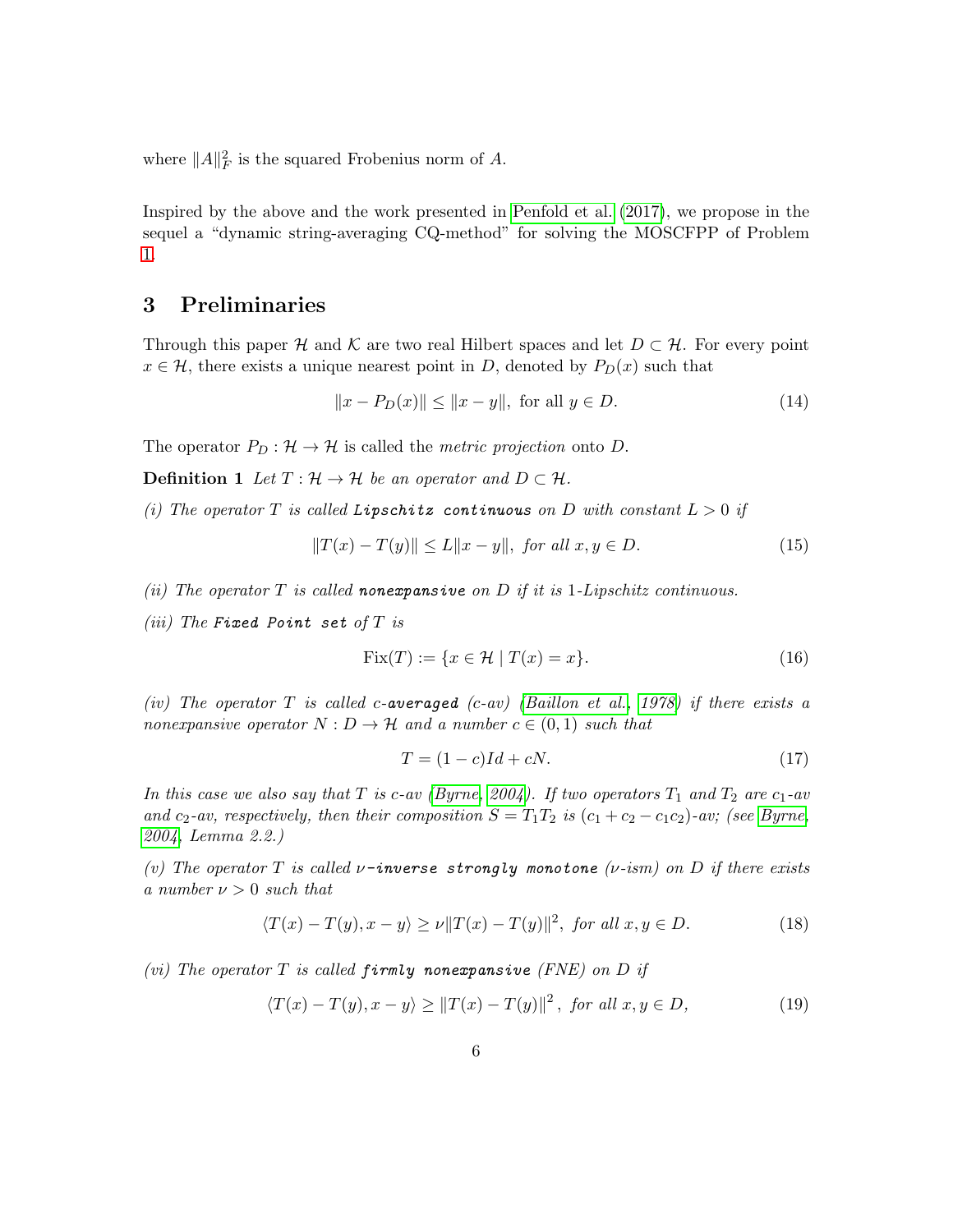A useful fact is that T is firmly nonexpansive if and only if its complement  $Id-T$  is firmly nonexpansive. Moreover, T is firmly nonexpansive if and only if T is  $(1/2)$ -av (see [Goebel](#page-28-9) [and Reich](#page-28-9) [\(1984,](#page-28-9) Proposition 11.2) and [Byrne](#page-27-9) [\(2004,](#page-27-9) Lemma 2.3)). In addition, T is averaged if and only if its complement  $Id-T$  is v-ism for some  $\nu > 1/2$ ; (see, e.g., [Byrne,](#page-27-9) [2004,](#page-27-9) Lemma 2.1).

(vii) The operator T is called quasi-nonexpansive  $(QNE)$ 

$$
||T(x) - w|| \le ||x - w|| \text{ for all } (x, w) \in \mathcal{H} \times \text{Fix}(T)
$$
 (20)

(viii) The operator  $T$  is called is called a cutter (also firmly quasi- nonexpansive)  $(T \in \mathfrak{T})$  if  $\text{Fix}(T) \neq \emptyset$  and

$$
\langle T(x) - x, T(x) - w \rangle \le 0 \text{ for all } (x, w) \in \mathcal{H} \times \text{Fix}(T). \tag{21}
$$

(ix) Let  $\lambda \in [0,2]$ , the operator  $T_{\lambda} := (1-\lambda)Id + \lambda T$  is called  $\lambda$ -relaxation of the operator T. With respect to cutters above it is known that for  $\lambda \in [0,1]$ , the  $\lambda$ -relaxation of a cutter is also a cutter (see, e.g., [Cegielski, 2012,](#page-27-8) Remark 2.1.32).

(x) The operator T is called  $\rho$ -strongly quasi-nonexpansive ( $\rho$ -SQNE), where  $\rho \geq 0$ , if  $Fix(T) \neq \emptyset$  and

$$
||T(x) - w|| \le ||x - w|| - \rho||T(x) - x||, \text{ for all } (x, w) \in \mathcal{H} \times \text{Fix}(T). \tag{22}
$$

A useful fact is that a family of SQNE operators with non-empty intersection of fixed point sets is closed under composition and convex combination (see, e.g., [Cegielski, 2012,](#page-27-8) Corollary 2.1.47).

(xi) The operator T is called is called **demi-closed** at  $y \in \mathcal{H}$  if for any sequence  $\{x^k\}_{k=0}^{\infty}$ in D such that  $x^k \to \overline{x} \in D$  and  $T(x^k) \to y$ , we have  $T(\overline{x}) = y$ .

Next we recall the well-known *Demi-closedness Principle* [\(Browder, 1965\)](#page-27-10).

**Lemma 1** Let H be a Hilbert space, D a closed and convex subset of H, and  $N: D \to H$ a nonexpansive operator. Then  $Id - N$  (Id is the identity operator on H) is demi-closed at  $y \in \mathcal{H}$ .

Let  $A : \mathcal{H} \to \mathcal{K}$  be a bounded linear operator with  $||A|| > 0$ , and  $C \subseteq \mathcal{H}$  and  $Q \subseteq \mathcal{K}$  be nonempty, closed and convex sets. The operator  $V : \mathcal{H} \to \mathcal{H}$  which is defined by

<span id="page-7-0"></span>
$$
V := Id - \frac{1}{\|A\|^2} A^*(Id - P_Q)A
$$
\n(23)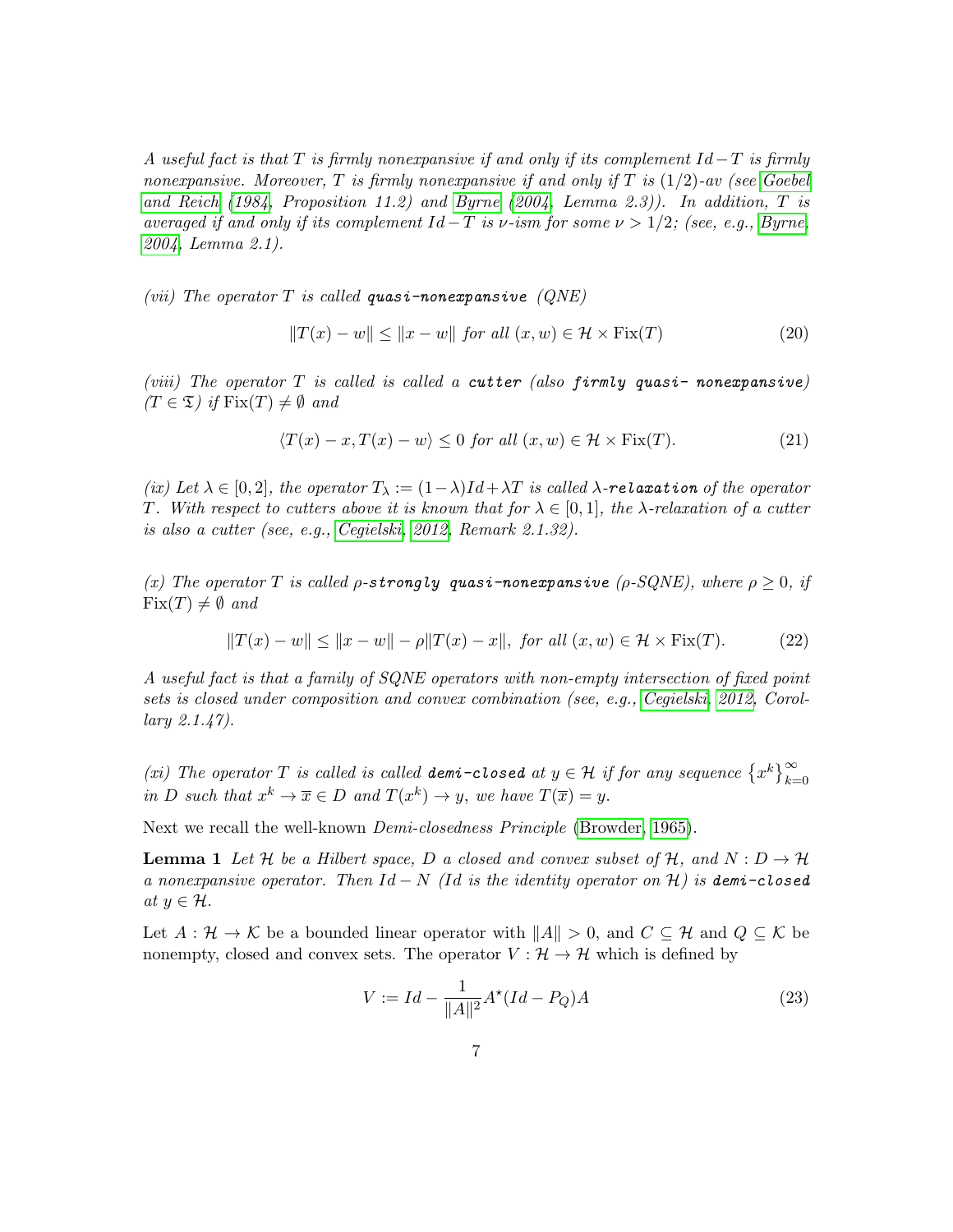is called a *Landweber operator* and  $U: \mathcal{H} \to \mathcal{H}$  defined by

$$
U := P_C V \tag{24}
$$

is called a *projected Landweber operator* with  $V$  as in  $(23)$ . See, e.g., Cegielski  $(2012, 2015,$  $(2012, 2015,$ [2016\)](#page-27-12).

In the general case where  $T : \mathcal{H} \to \mathcal{H}$  is quasi-nonexpansive and  $A : \mathcal{H} \to \mathcal{K}$  is a bounded and linear operator with  $||A|| > 0$ , a so-called Landweber-type operator (see, e.g., [Cegielski,](#page-27-12) [2016\)](#page-27-12) is defined by

<span id="page-8-1"></span>
$$
V := Id - \frac{1}{\|A\|^2} A^\star (Id - T) A. \tag{25}
$$

Note that [\(23\)](#page-7-0) is a special case of [\(25\)](#page-8-1), since  $P_Q$  is firmly nonexpansive, thus, quasinonexpansive.

# <span id="page-8-0"></span>4 The dynamic string-averaging CQ-method

In this section we present our "dynamic string-averaging CQ-method" for solving the MOSCFPP of Problem [1.](#page-2-0) It is actually an algorithmic scheme which encompasses many specific algorithms that are obtained from it by different choices of strings and weights. First, for all  $j = 1, 2, \ldots, r$  $j = 1, 2, \ldots, r$  $j = 1, 2, \ldots, r$ , construct from the given data of Problem 1, the operators  $V_i: \mathcal{H} \to \mathcal{H}$  defined by

<span id="page-8-2"></span>
$$
V_j := Id - \gamma_j A_j^{\star} (Id - T_j) A_j, \qquad (26)
$$

where  $\gamma_j \in \left(0, \frac{1}{L}\right)$  $L_j$ ,  $L_j = ||A_j||^2$ . For quasi-nonexpansive  $T_j$  this definition coincides with that of "Landweber-type operators related to  $T_j$ " of [Cegielski \(2016,](#page-27-12) Definition 2) with a relaxation of  $\gamma_i$ .

For simplicity, and without loss of generality, we assume that  $r = p$  in Problem [1.](#page-2-0) This is not restrictive since if  $r < p$  we will define  $T_j := Id$  for  $r + 1 \le j \le p$ , and if  $p < r$  we will define  $U_i := Id$  for  $p + 1 \leq i \leq r$ , which, in both cases, will not make any difference to the formulation of Problem [1.](#page-2-0)

Define  $\Gamma := \{1, 2, \ldots, p\}$  and for each  $i \in \Gamma$  define the operator  $R_i : \mathcal{H} \to \mathcal{H}$  by  $R_i := U_i V_i$ . An *index vector* is a vector  $t = (t_1, t_2, \ldots, t_q)$  such that  $t_i \in \Gamma$  for all  $i = 1, 2, \ldots, q$ . For a given index vector  $t = (t_1, t_2, \ldots, t_q)$  we denote its length by  $\ell(t) := q$ , and define the operator  $Z[t]$  as the product of the individual operators  $R_i$  whose indices appear in the index vector  $t$ , namely,

$$
Z[t] := R_{t_{\ell(t)}} R_{t_{\ell(t)-1}} \cdots R_{t_1},\tag{27}
$$

and call it a *string operator*. A finite set  $\Theta$  of index vectors is called fit if for each  $i \in \Gamma$ , there exists a vector  $t = (t_1, t_2, \ldots, t_q) \in \Theta$  such that  $t_s = i$  for some  $s \in \Gamma$ .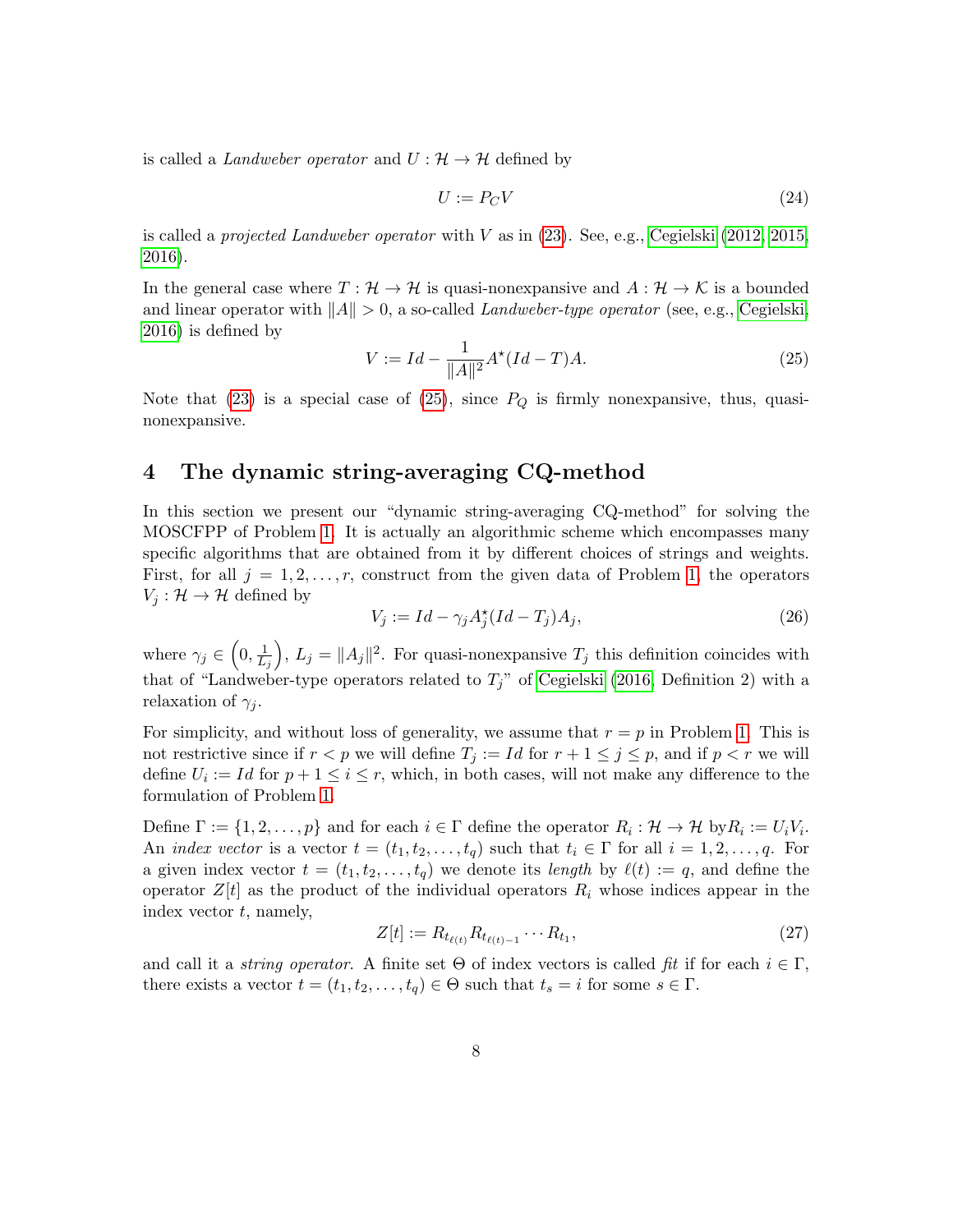Denote by M the collection of all pairs  $(\Theta, w)$ , where  $\Theta$  is a fit finite set of index vectors and

$$
w: \Theta \to (0, \infty) \text{ is such that } \sum_{t \in \Theta} w(t) = 1. \tag{28}
$$

For any  $(\Theta, w) \in \mathcal{M}$  define the convex combination of the end-points of all strings defined by members of Θ by

$$
\Psi_{\Theta,w}(x) := \sum_{t \in \Theta} w(t) Z[t](x), \ x \in \mathcal{H}.
$$
\n(29)

We fix a number  $\Delta \in (0, 1/p)$  and an integer  $\bar{q} \geq p$  and denote by  $\mathcal{M}_* \equiv \mathcal{M}_*(\Delta, \bar{q})$  the set of all  $(\Theta, w) \in \mathcal{M}$  such that the lengths of the strings are bounded and the weights are all bounded away from zero, namely,

<span id="page-9-2"></span>
$$
\mathcal{M}_* := \{ (\Theta, w) \in \mathcal{M} \mid \ell(t) \le \bar{q} \text{ and } w(t) \ge \Delta \text{ for all } t \in \Theta \}. \tag{30}
$$

The dynamic string-averaging CQ-method with variable strings and variable weights is described by the following iterative process.

#### <span id="page-9-1"></span>Algorithm 1 The dynamic string-averaging CQ-method with variable strings and variable weights

**Initialization**: Select an arbitrary  $x^0 \in \mathcal{H}$ ,

**Iterative step**: Given a current iteration vector  $x^k$  pick a pair  $(\Theta_k, w_k) \in \mathcal{M}_*$  and calculate the next iteration vector by

<span id="page-9-0"></span>
$$
x^{k+1} = \Psi_{\Theta_k, w_k}(x^k). \tag{31}
$$

The iterative step of [\(31\)](#page-9-0) amounts to calculating, for all  $t \in \Theta_k$ , the strings' end-points

$$
Z[t](x^k) = R_{i^t_{\ell(t)}} \cdots R_{i^t_2} R_{i^t_1}(x^k),
$$
\n(32)

and then calculating

<span id="page-9-3"></span>
$$
x^{k+1} = \sum_{t \in \Theta_k} w_k(t) Z[t](x^k).
$$
 (33)

This algorithmic scheme applies to  $x^k$  successively the operators  $R_i := U_i V_i$  whose indices belong to the string t. This can be done in parallel for all strings and then the end-points of all strings are convexly combined, with weights that may vary from iteration to iteration, to form the next iterate  $x^{k+1}$ . This is indeed an algorithm provided that the operators  $\{R_i\}_{i=1}^p$  $i=1$ all have algorithmic implementations. In this framework we get a sequential algorithm by allowing a single string created by the index vector  $t = \Gamma$  and a simultaneous algorithm by the choice of p different strings of length one each containing one element of Γ. Intermediate structures are possible by judicious choices of strings and weights.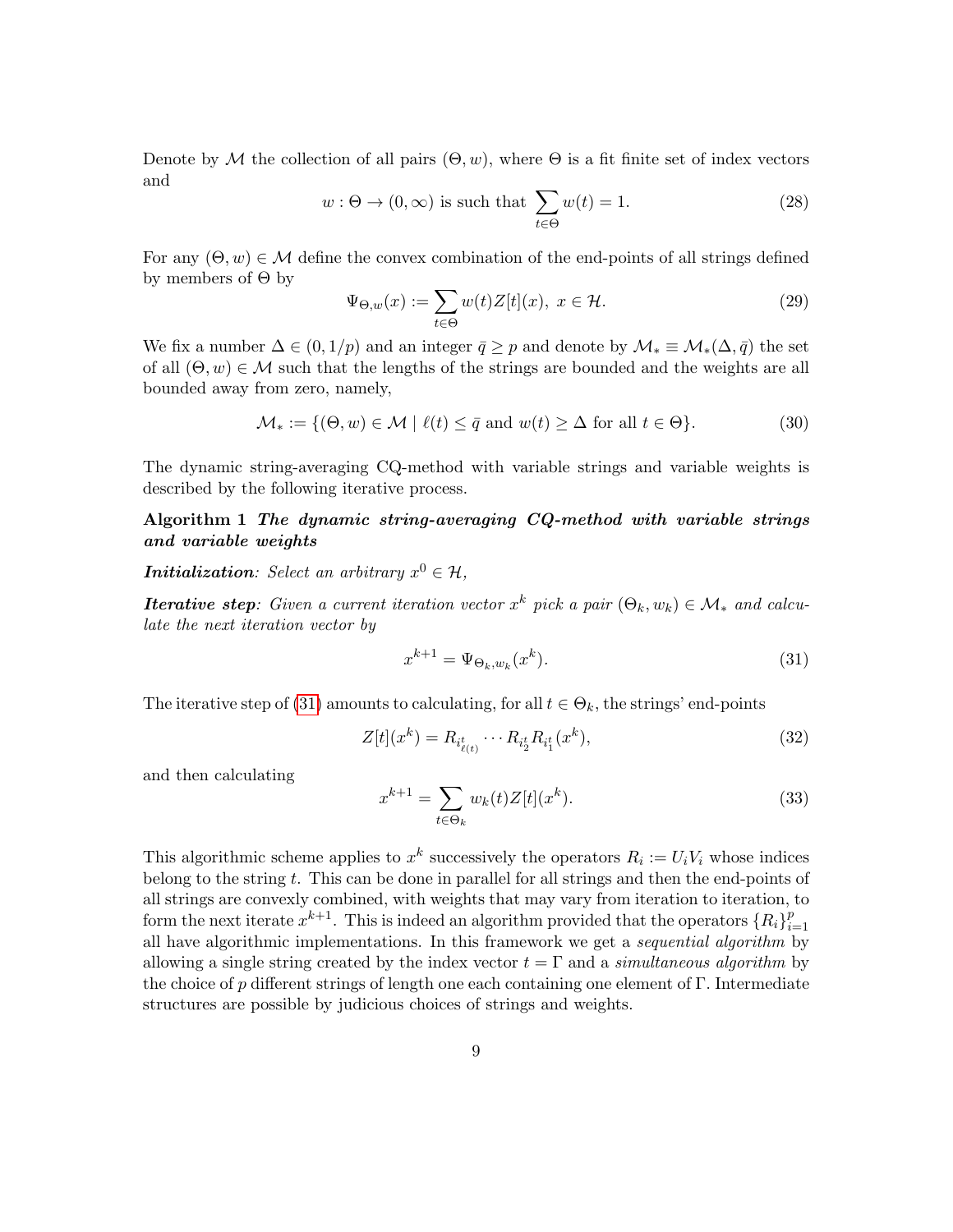### <span id="page-10-0"></span>5 Convergence

Next we prove the equivalence between Problem [1](#page-2-0) and a common fixed point problem which is not split, give a description of  $Fix(V_i)$ , and state a property of  $V_i$ .

<span id="page-10-2"></span>**Lemma 2** Denote the solution set of Problem [1](#page-2-0) by  $\Omega$  and assume that it is nonempty. Then, for  $V_j$  as in [\(26\)](#page-8-2),

(i)  $x^* \in \Omega$  if and only if  $x^*$  solves the common fixed point problem:

$$
Find \; x^* \in (\cap_{i=1}^p Fix(U_i)) \cap (\cap_{j=1}^r Fix(V_j)), \tag{34}
$$

(ii) for all  $j = 1, 2, \ldots, r$ :

$$
Fix\ (V_j) = \{x \in \mathcal{H} \mid A_j x \in Fix\ (T_j)\} = A_j^{-1}(Fix\ (T_j)),\tag{35}
$$

where  $A_j^{-1}$  denotes here the inverse image (pre-image) of  $A_j$ . I.e.,  $A_j^{-1}$ :  $K \to \mathcal{H}$  and for any  $y \in K$ ,  $A_j^{-1}(y) := \{ x \in \mathcal{H} \mid A_j x = y \}$ ;

(iii) if, in addition, all operators  $T_j$  are cutters then all  $V_j$  are cutters (i.e., are 1-SQNE), (iv) if  $T_j$  is  $\rho$ -SQNE,  $A_j \cap FixT_j \neq \emptyset$  (here we refer to  $A_j$  as the image set of  $A_j$ ) and satisfies the demi-closedness principle then  $V_i$  also satisfies the demi-closedness principle.

**Proof.** (i) We need to show only that

$$
x^* \in \bigcap_{j=1}^r \text{Fix}(V_j) \Leftrightarrow A_j x^* \in \text{Fix}(T_j) \text{ for all } j = 1, 2, \dots, r. \tag{36}
$$

Indeed, for any  $j = 1, 2, \ldots, r$ ,

<span id="page-10-1"></span>
$$
A_j x^* \in \text{Fix } (T_j) \Leftrightarrow A_j x^* - T_j A_j x^* = 0
$$
  
\n
$$
\Leftrightarrow A_j^*(Id - T_j) A_j x^* = A_j^* 0 \Leftrightarrow -\gamma_j A_j^* (Id - T_j) A_j x^* = 0
$$
  
\n
$$
\Leftrightarrow x^* - \gamma_j A_j^* (Id - T_j) A_j x^* = x^* \Leftrightarrow x^* \in \text{Fix}(V_j).
$$
\n(37)

(ii) Follows from [\(37\)](#page-10-1).

(iii) To show that  $V_j$  is a cutter take  $w \in \text{Fix}(V_j)$ ,  $\gamma_j \in \left(0, \frac{1}{L}\right)$  $L_j$ ) and  $\xi \in \mathcal{H}$ .

$$
\frac{1}{\gamma_j} \langle w - V_j(\xi), \xi - V_j(\xi) \rangle \n= \langle w - \xi - \gamma_j A_j^*(T_j - Id) A_j \xi, A_j^*(Id - T_j) A_j \xi \rangle \n= \langle w - \xi, A_j^*(Id - T_j) A_j \xi \rangle + \gamma_j ||A_j^*(Id - T_j) A_j \xi||^2 \n= \langle A_j w - A_j \xi, (Id - T_j) A_j \xi \rangle + \gamma_j ||A_j^*(Id - T_j) A_j \xi||^2 \n= \langle A_j w - T_j (A_j \xi), (Id - T_j) A_j \xi \rangle + \gamma_j ||A_j^*(Id - T_j) A_j \xi||^2 \n- ||(Id - T_j) A_j \xi||^2.
$$
\n(38)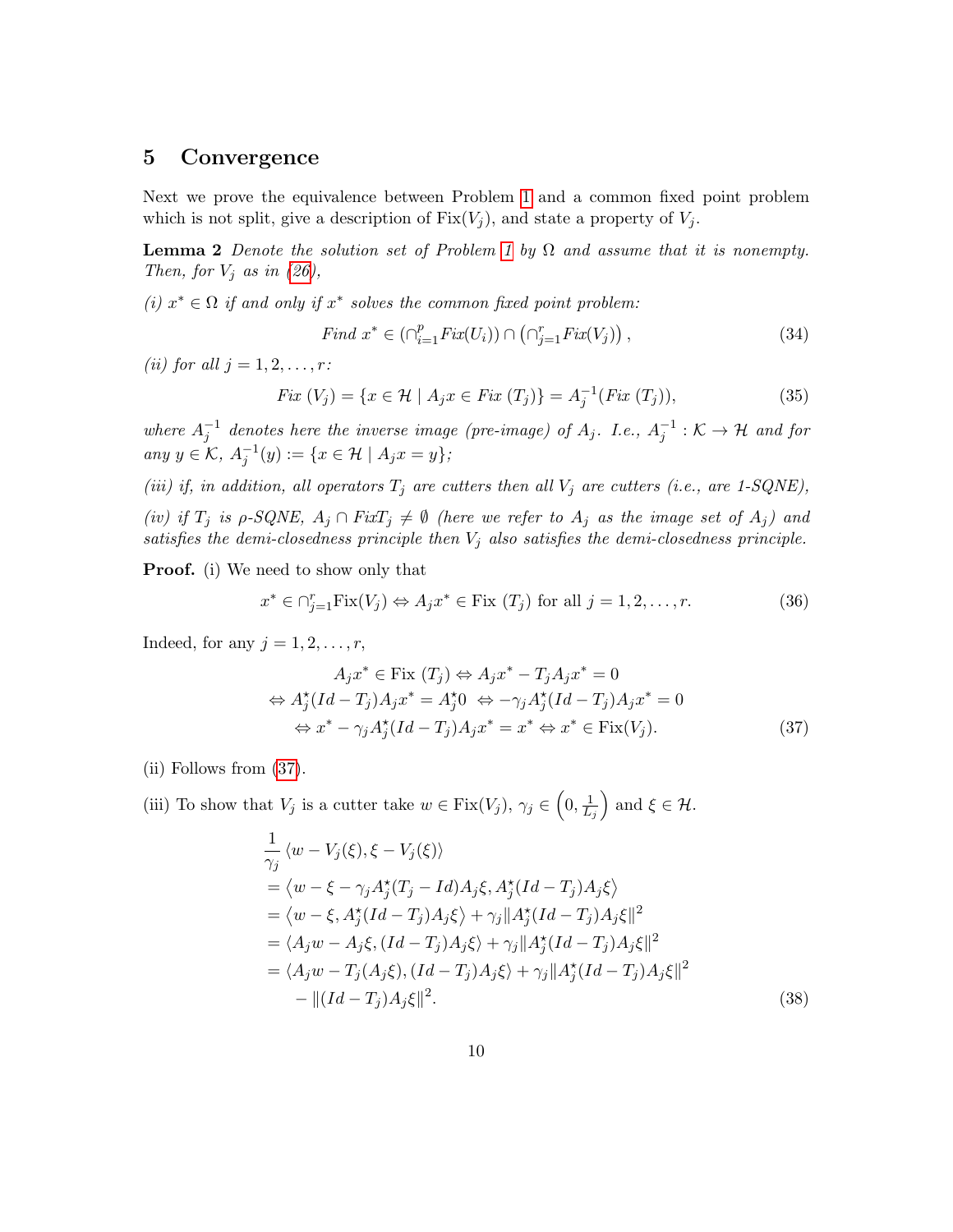Since  $T_j$  is a cutter and  $A_j w \in \text{Fix } (T_j)$ , we have

$$
\langle A_j w - T_j (A_j \xi), (Id - T_j) A_j \xi \rangle \le 0.
$$
\n(39)

Also,

$$
\gamma_j \|A_j^*(Id - T_j)A_j \xi\|^2 \le \gamma_j \|A_j\|^2 \|(Id - T_j)A_j \xi\|^2 \le \|(Id - T_j)A_j \xi\|^2,\tag{40}
$$

for all  $\gamma_j \in (0, 1/L_j)$ . Using the above we get that

$$
\langle w - V_j(\xi), \xi - V_j(\xi) \rangle \le 0. \tag{41}
$$

which proves that  $V_j$  is a cutter.

(iv) Proved in [Cegielski \(2016,](#page-27-12) Theorem 8(iv)).  $\blacksquare$ 

The special case where in Problem [1](#page-2-0) there is only one operator  $A : \mathcal{H} \to \mathcal{K}$  and [\(3\)](#page-2-1) is replaced by

$$
\text{for all } 1 \le j \le r, \ Ax^* \in \text{Fix } (T_j) \tag{42}
$$

which amounts to  $Ax^* \in \bigcap_{j=1}^r \text{Fix}(T_j)$  was treated in the literature (see, e.g., [Cegielski,](#page-27-11) [2015,](#page-27-11) [2016;](#page-27-12) [Wang and Xu, 2011\)](#page-29-3). The extensions to our more general case, necessitated by the application to RTTP at hand, follow the patterns in those earlier papers. In our convergence analysis we rely on the convergence result of [Reich and Zalas \(2016,](#page-29-4) Theorem 4.1) who, motivated by [Censor and Tom \(2003,](#page-28-10) Algorithm 3.3), invented and investigated the "modular string averaging (MSA) method" [\(Reich and Zalas, 2016,](#page-29-4) Procedure 1.1).

For the convenience of the readers we quote next in full details Procedure 1.1 and Theorem 4.1 of [Reich and Zalas \(2016\)](#page-29-4). We adhere to the original notations of Reich and Zalas and later identify them with the notations of our work. Let  $U_i: \mathcal{H} \to \mathcal{H}$  be a finite family of quasi-nonexpansive mappings where  $i \in I := \{1, 2, \dots, M\}$  and define  $U_0 := Id$ . The problem under investigation is the common fixed point problem of finding an  $x \in C :=$  $\bigcap_{i\in I} \text{Fix}(U_i)$ . The algorithmic scheme is

$$
x^0 \in \mathcal{H}, \quad x^{k+1} = T_k x^k. \tag{43}
$$

where the operator  $T_k$  depends on a chosen subset of the input operators  $U_i$ .

Reich and Zalas proposed Procedure 1.1 for constructing operators  $T_k$  (called "modules") is as follows. Fix  $N \in \mathbb{N}$ , for  $n = 1, 2, ..., N$ ; let  $\varepsilon \in (0, 1)$  be a fixed parameter; define modules  $V_n := U_{-n}$  for all  $n = -M, \ldots, 0$ . For  $n = 1, 2, \ldots, N$  define modules  $V_n$  by choosing one of the following cases:

(a) Relaxation: Fix a singleton  $J_n = \{j_n\} \subseteq \{-M, \ldots, 0\}$  and a relaxation  $\alpha_n \in [\varepsilon, 2 - \varepsilon],$ and set

$$
V_n := Id + \alpha_n \left( V_{j_n} - Id \right). \tag{44}
$$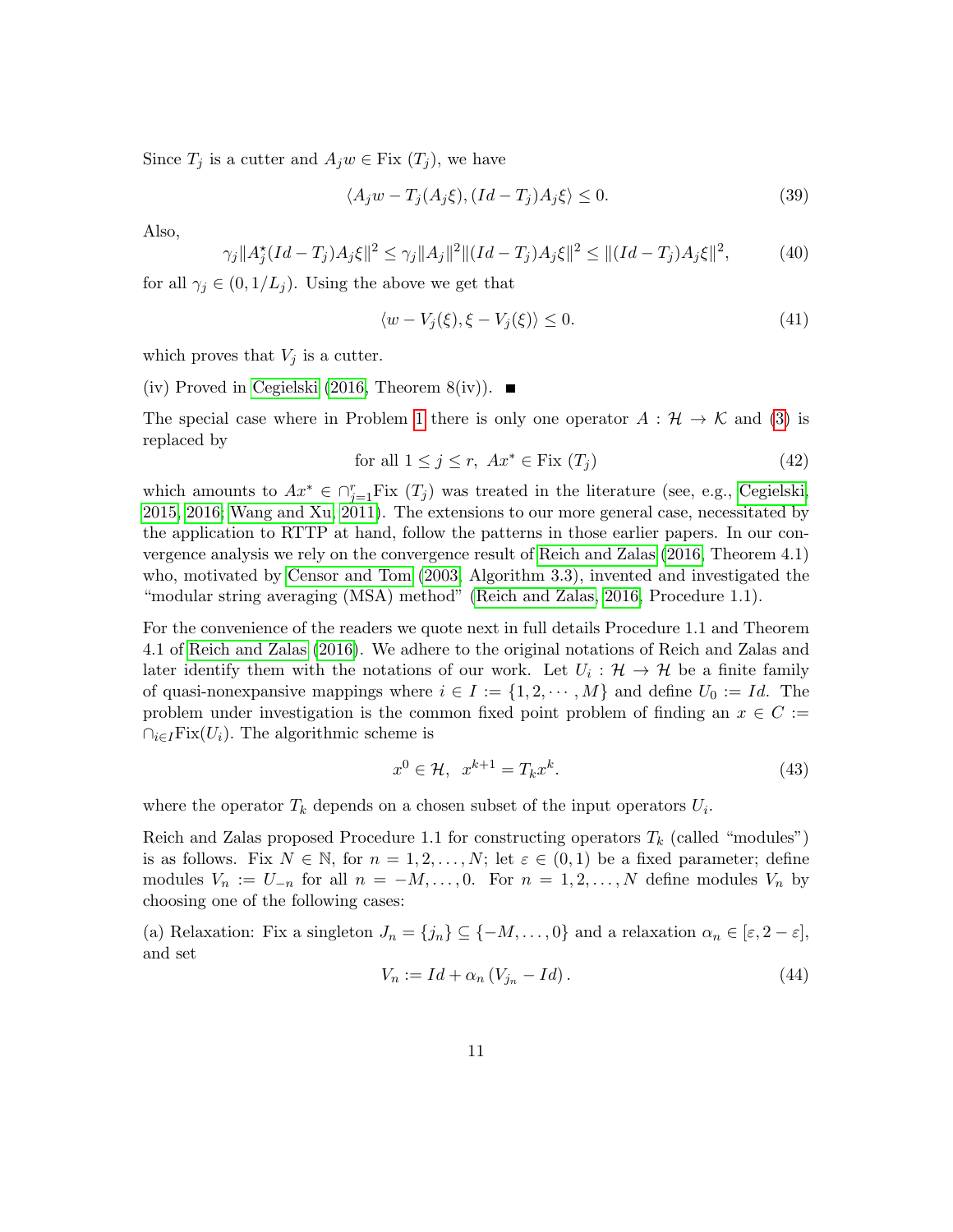(b) Convex combination: Fix a nonempty subset  $J_n \subseteq \{-M, \ldots, n-1\}$  and weights  $\omega_{j,n} \in [\varepsilon, 1-\varepsilon]$  satisfying  $\sum_{j \in J_n} \omega_{j,n} = 1$ , and set

$$
V_n := \sum_{j \in J_n} \omega_{j,n} V_j. \tag{45}
$$

(c) Composition: Fix a "string"  $J_n \subseteq \{-M, \ldots, n-1\}$  with length less than  $M + n$  and set

$$
V_n := \Pi_{j \in J_n} V_j. \tag{46}
$$

Using the above Modular String Averaging (MSA) procedure of Reich and Zalas, by preforming  $N_k$  steps with parameter  $\varepsilon_k > 0$ ,  $T_k$  is defined as the last module from the pool, that is,  $T_k := V_{N_k}^k$ . Such constructions of the operators  $T_k$  lead to various combination schemes such as: sequential, convex combination and composition. A string averaging (SA) scheme that is relevant to our method here is obtained by taking a convex combination of multiple compositions, as in [Reich and Zalas \(2016,](#page-29-4) Equation (1.12)).

Reich and Zalas Theorem 4.1 is quoted next.

**Theorem 1** Let  $\{x^k\}_{k=0}^{\infty}$  be a sequence generated by the iterative method

$$
x^0 \in \mathcal{H}, \quad x^{k+1} = T_k(x^k) \tag{47}
$$

and assume that:

(i) each operator  $U_i$ ,  $i \in I$  is a cutter;

(ii) 
$$
I \subseteq I_k \cup I_{k+1} \cup \cdots \cup I_{k+s-1}
$$
, for each  $k = 0, 1, 2, \ldots$ , and some  $s \geq M - 1$ ;

(iii) the sequence  $\{N_k\}_{k=0}^{\infty}$  is bounded.

If, for each  $i \in I$ , the operator  $U_i$  satisfies Opial's demi-closedness principle then the sequence  $\{x^k\}_{k=0}^{\infty}$  converges weakly to some point in C.

If, for each  $i \in I$ , the operator  $U_i$  is approximately shrinking and the family  $\mathcal{C} := \{ \text{Fix } U_i \mid$  $i \in I$  is boundedly regular then the sequence  $\{x^k\}_{k=0}^{\infty}$  converges strongly to some point in  $C$ .

Our convergence theorem for the dynamic string-averaging CQ-method now follows.

**Theorem 2** Let  $p \ge 1$  $p \ge 1$  be an integer and suppose that Problem 1 with  $r = p$  has a nonempty solution set  $\Omega$ . Let  $\{U_i\}_{i=1}^p$  and  $\{T_i\}_{i=1}^p$  be cutters on Hilbert spaces  $\mathcal H$  and  $\mathcal K$ , respectively. Further assume that  $U_i$ –Id and  $T_i$ –Id are demi-closed at zero for all i. Then any sequence  ${x^k}_{k=0}^{\infty}$ , generated by Algorithm [1](#page-9-1) with  $R_i := U_i V_i$  for all i, where  $V_i$  are defined as in [\(26\)](#page-8-2), converges weakly to a point  $x^* \in \Omega$ .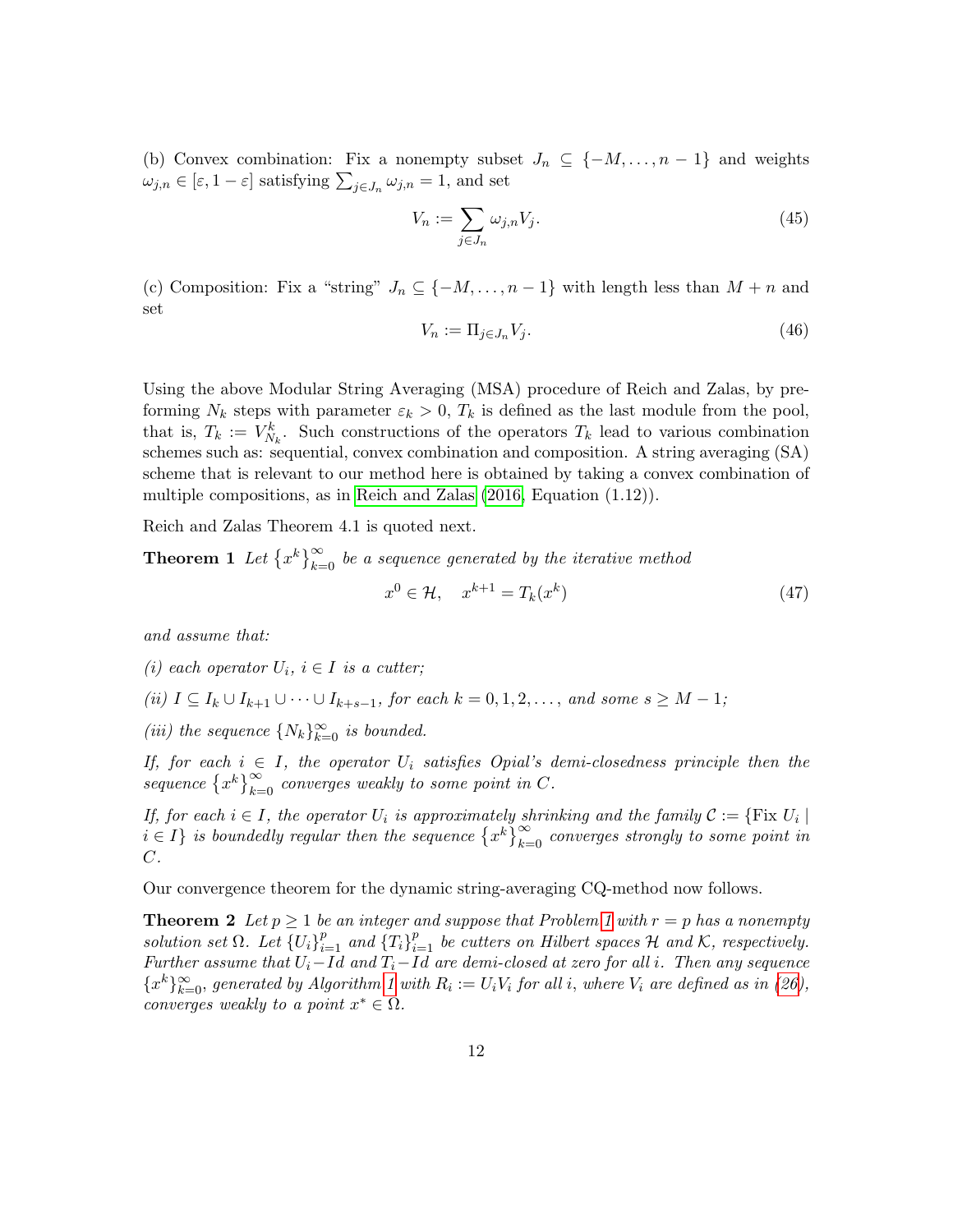#### Proof.

First we identify the notations in our work with those in [Reich and Zalas \(2016\)](#page-29-4).

(1) The operators  $\{U_i\}_{i=1}^M$  of [Reich and Zalas \(2016,](#page-29-4) Theorem 4.1) are our  $\{R_i\}_{i=1}^p$  where  $R_i :=$  $U_iV_i$  as described in the beginning of Section [4](#page-8-0) above.

(2) Our operators  $\Psi_{\Theta_k, w_k}$  [\(31\)](#page-9-0) are identified with the algorithmic operators  $T_k$  of Equation (1.12) in [Reich and Zalas \(2016\)](#page-29-4).

(3) Our operators  $\{U_i\}_{i=1}^p$  and  $\{T_i\}_{i=1}^p$  are assumed to be cutters, then so are also  $\{V_i\}_{i=1}^p$ , by Lemma [2\(](#page-10-2)iii). Hence, the composition operators  $R_i := U_i V_i$  are  $\rho$ -SQNE for all i and, therefore, also our  $\Psi_{\Theta_k, w_k}$  are  $\rho$ -SQNE for all k.

(4) We assume that our  $U_i - Id$  and  $T_i - Id$  are demi-closed at zero for all i, therefore, by Lemma [2\(](#page-10-2)iv),  $V_i - Id$  are also demi-closed at zero. So, our operators  $R_i = U_i V_i$ , as composition of demi-closed operators, are demi-closed, see for example [\(Cegielski, 2015,](#page-27-11) Theorem 4.2). Our operators  $R_i = U_i V_i$  are identified with  $\{U_i\}_{i=1}^M$  of [Reich and Zalas](#page-29-4) [\(2016\)](#page-29-4).

Next we show that our dynamic string-averaging CQ-method fits into the MSA [\(Reich and](#page-29-4) [Zalas, 2016,](#page-29-4) Procedure 1.1) and that the assumptions of [Reich and Zalas \(2016,](#page-29-4) Theorem 4.1) hold.

Since we identify our  $\Psi_{\Theta_k, w_k}$  from [\(31\)](#page-9-0) with the right-hand side of Equation (1.12) of [Reich](#page-29-4) [and Zalas \(2016\)](#page-29-4) (being careful with regard to the duplicity of symbols that represent different things in that work and here), Algorithm [1](#page-9-1) can be represented by the iterative process of Equation (1.2), or Equation (4.2), of [Reich and Zalas \(2016\)](#page-29-4).

Next we show the validity of the assumptions needed by [Reich and Zalas \(2016,](#page-29-4) Theorem 4.1).

Assumption (i) of [Reich and Zalas \(2016,](#page-29-4) Theorem 4.1): The operators  $\{U_i\}_{i=1}^M$  of [Reich](#page-29-4) [and Zalas \(2016,](#page-29-4) Theorem 4.1) are our  $R_i := U_i V_i$ . Although our  $R_i$  are not necessarily cutters, the arguments in the proof of [Reich and Zalas \(2016,](#page-29-4) Theorem 4.1) are based on the strongly quasi-nonexpansiveness of the operators  $T_k$  there (our  $\Psi_{\Theta_k,w_k}$ ) and by Lemma [2\(](#page-10-2)iii) above, our operators  ${V_i}_{i=1}^p$  (defined in [\(26\)](#page-8-2)) are cutters and this together with the assumption on our  $\{U_i\}_{i=1}^p$  and  $\{T_i\}_{i=1}^p$ , yields that the composition operators  $R_i := U_i V_i$ are  $\rho$ -SQNE for all *i* and, thus, so are also our  $\Psi_{\Theta_k, w_k}$ .

Assumptions (ii)+(iii) of [Reich and Zalas \(2016,](#page-29-4) Theorem 4.1): Since the construction of the operators  $\Psi_{\Theta_k,w_k}$  is based on  $\mathcal{M}_{*}$  [\(30\)](#page-9-2) which mandates a fit  $\Theta$ , it guarantees that every index  $i \in \Gamma$  appears in the construction of  $\Psi_{\Theta_k,w_k}$  for all  $k > 0$ , thus, Assumption (ii) in [Reich and Zalas \(2016,](#page-29-4) Theorem 4.1) holds. Following the same reasoning, it is clear that the number of steps  $N_k$ , defined in the MSA [\(Reich and Zalas, 2016,](#page-29-4) Procedure 1.1), is bounded.

The weak convergence part of the proof of [Reich and Zalas \(2016,](#page-29-4) Theorem 4.1) requires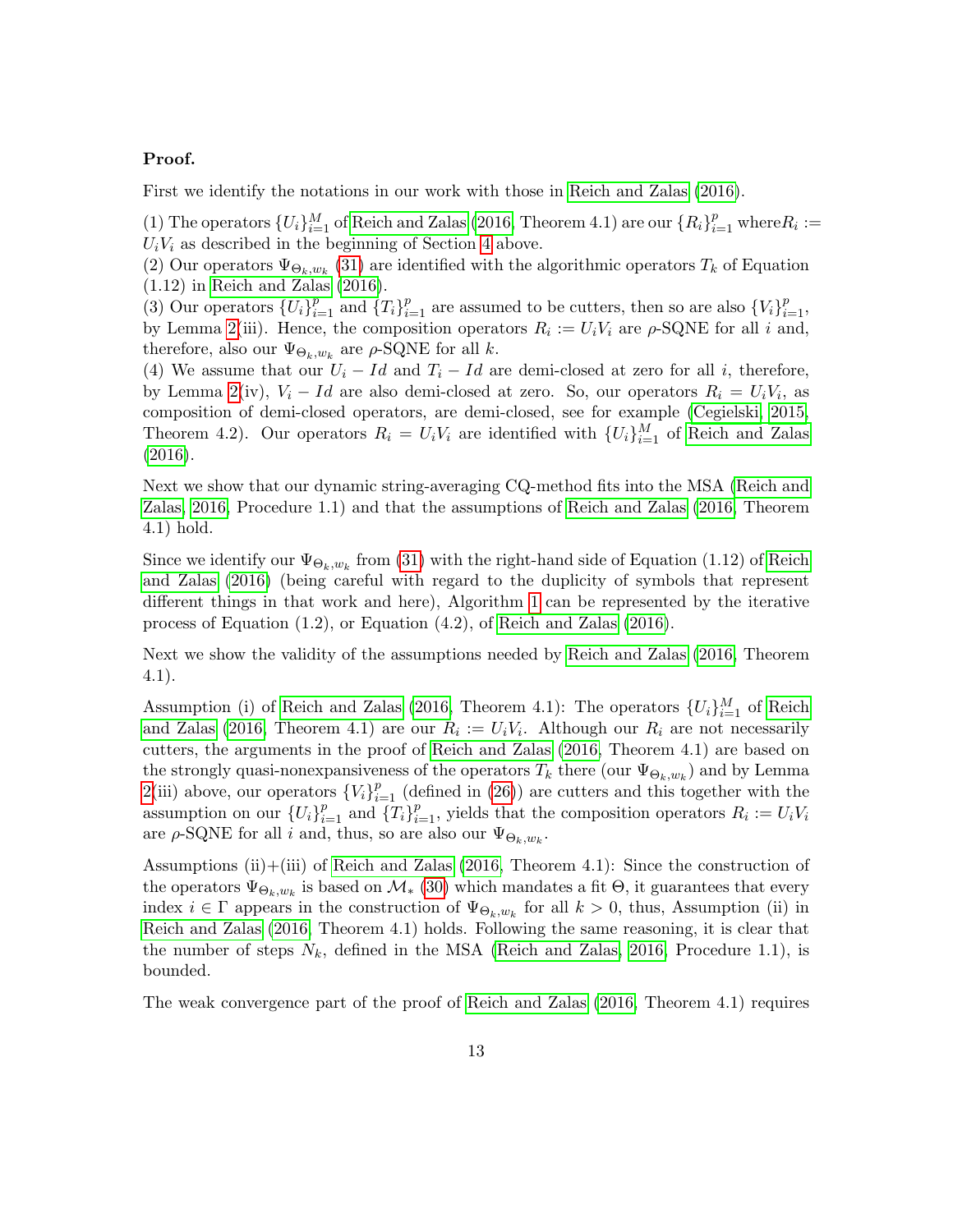that all (their)  $\{U_i\}_{i=1}^M$  satisfy Opial's demi-closedness principle (i.e., that  $U_i - Id$  are demiclosed at zero). In our case, we assume that  $U_i - Id$  and  $T_i - Id$  are demi-closed at zero for all *i*. By Lemma [2\(](#page-10-2)iv) above  $V_i - Id$  are also demi-closed at zero. So, we identify  $\{U_i\}_{i=1}^M$ of [Reich and Zalas \(2016\)](#page-29-4) with our  $U_i$ s and  $V_i$ s and construct first the operators  $R_i = U_i V_i$ , and then use them as the building bricks of the algorithmic operators  $\Psi_{\Theta_k, w_k}$ .

Observe that in our proposed dynamic string-averaging scheme the weights are chosen, in every iteration k, so that  $(\Theta_k, w_k) \in \mathcal{M}_*$  (see the iterative step of Algorithm [1\)](#page-9-1). This requires, according to [\(30\)](#page-9-2), that  $w(t) \geq \Delta$  for all  $t \in \Theta$ , where  $\Delta \in (0, 1/p)$  is a fixed positive number. Therefore, for any t it must hold that  $\sum_{k=0}^{\infty} w_k(t) = \infty$ , meaning that we "visit" every operator infinitely many times. This fully coincides with the assumption in (Reich and Zalas, 2016) that  $w_k(i) \in [\varepsilon, 1-\varepsilon]$  for some  $\varepsilon > 0$  which implies that  $\sum_{k=0}^{\infty} w_k(i) = \infty$  for all *i*, in their notation.

Thus, the desired result is obtained.

**Remark 1** (i) If one assumes that the  $T_i$  operators are firmly nonexpansive, then similar arguments as in the proof of [Moudafi](#page-29-5) [\(2011,](#page-29-5) Theorem 3.1) show that the  $V_i$  operators are also averaged and then [Reich and Zalas](#page-29-4) [\(2016,](#page-29-4) Theorem 4.1) can be adjusted to hold for averaged operators.

(ii) It is possible to propose inexact versions of Algorithm [1](#page-9-1) following [Reich and Zalas](#page-29-4) [\(2016,](#page-29-4) Theorem 4.5) and Combettes' "almost cyclic sequential algorithm (ACA)" [\(Com](#page-28-11)[bettes, 2001,](#page-28-11) Algorithm 6.1).

(iii) Our work can be extended to cover also underrelaxed operators, i.e., by defining  $R_i :=$  $(U_i)_{\lambda}(V_i)_{\delta}$  for  $\lambda, \delta \in [0,1]$ . This is allowed due the fact that if an operator is firmly quasinonexpansive, then so is its relaxation.

(iv) [Reich and Zalas](#page-29-4) [\(2016,](#page-29-4) Theorem 4.1) also includes a strong convergence part under some additional assumptions on their operators  $\{U_i\}_{i=1}^M$ . It is possible to adjust this theorem for our case as well.

(v) We proposed here a general scheme that allows dynamic string averaging; the closest CQ variant appears in the work of [Wang and Xu](#page-29-3) [\(2011,](#page-29-3) Theorem 3.1) where only sequential, cyclically controlled, iterations are allowed.

(vi) For the case of a two-set non-convex feasibility problem, [Attouch et al.](#page-26-1) [\(2013,](#page-26-1) Theorem 5.3) propose a CQ variant but without a relaxation and if more than two non-convex sets are allowed, then a fully simultaneous method is obtained.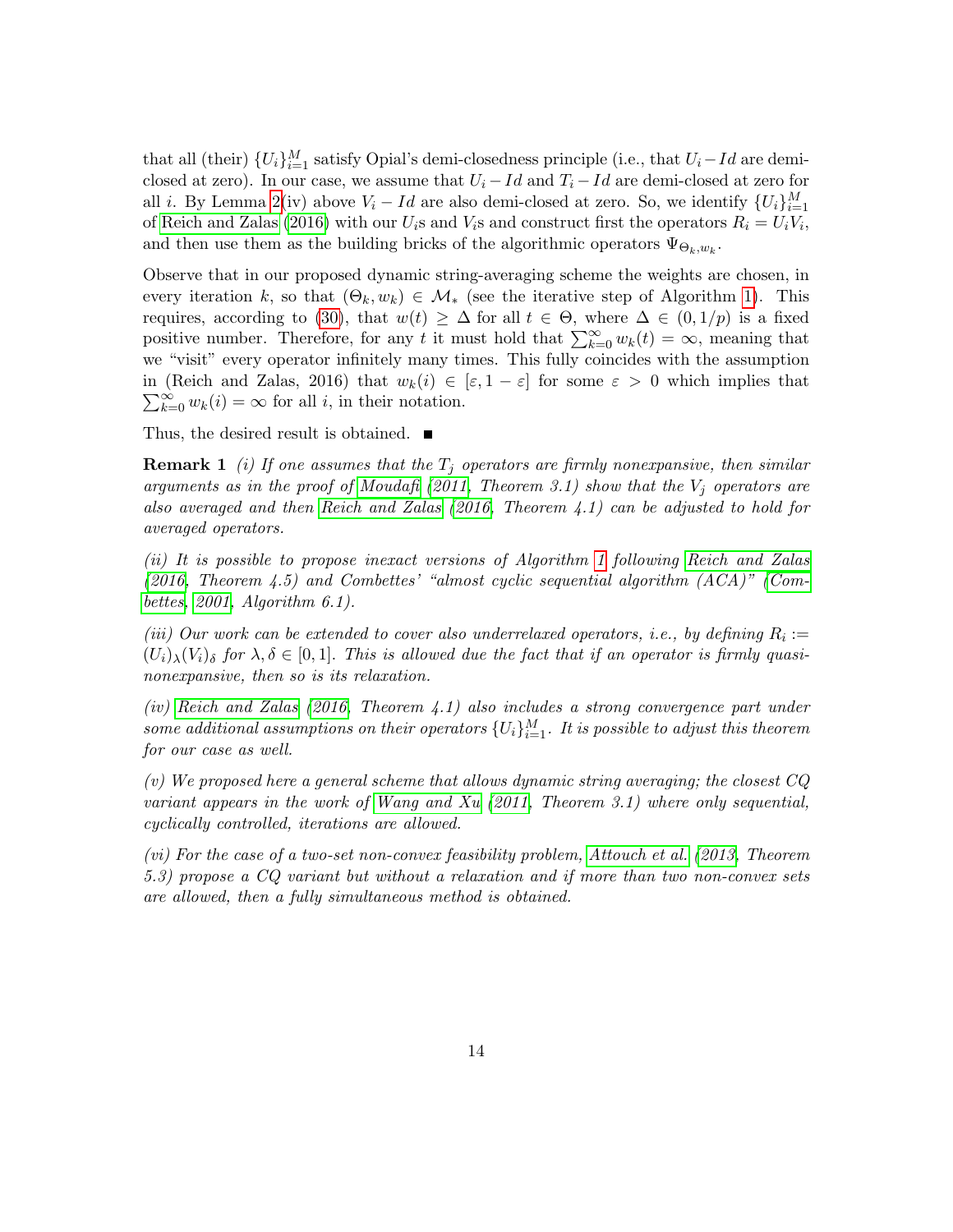# <span id="page-15-0"></span>6 Percentage violation constraints (PVCs) arising in radiation therapy treatment planning

#### 6.1 Transforming problems with a PVC

Given p closed convex subsets  $\Omega_1, \Omega_2, \cdots, \Omega_p \subseteq \mathbb{R}^n$  of the n-dimensional Euclidean space  $\mathbb{R}^n$ , expressed as level sets

<span id="page-15-1"></span>
$$
\Omega_j = \{ x \in \mathbb{R}^n \mid f_j(x) \le v_j \}, \text{ for all } j \in J := \{ 1, 2, \dots, p \},
$$
\n(48)

where  $f_j : \mathbb{R}^n \to \mathbb{R}$  are convex functions and  $v_j$  are some given real numbers, the convex feasibility problem (CFP) is to find a point  $x^* \in \Omega := \cap_{j \in J} \Omega_j$ . If  $\Omega = \emptyset$  then the CFP is said to be inconsistent.

<span id="page-15-2"></span>Problem 7 Convex feasibility problem (CFP) with a percentage-violation constraint (PVC) (CFP+PVC). Consider p closed convex subsets  $\Omega_1, \Omega_2, \cdots, \Omega_p \subseteq \mathbb{R}^n$ of the n-dimensional Euclidean space  $\mathbb{R}^n$ , expressed as level sets according to [\(48\)](#page-15-1). Let  $0 \leq \alpha \leq 1$  and  $0 \leq \beta \leq 1$  be two given real numbers. The CFP+PVC is:

Find an  $x^* \in \mathbb{R}^n$  such that  $x^* \in \bigcap_{j=1}^p \Omega_j$  and in up to a fraction  $\alpha$  (i.e., 100 $\alpha$ %) of the total number of inequalities in [\(48\)](#page-15-1) the bounds  $v_j$  may be potentially violated by up to a fraction  $\beta$  (i.e., 100 $\beta$ %) of their values.

A PVC is an integer constraint by its nature. It changes the CFP [\(48\)](#page-15-1) to which it is attached from being a continuous feasibility problem into becoming a mixed integer feasibility problem. Denoting the inner product of two vectors in  $\mathbb{R}^n$  by  $\langle a, b \rangle := \sum_{i=1}^n a_i b_i$ , the linear feasibility problem (LFP) with PVC (LFP+PVC) is the following special case of Problem [7.](#page-15-2)

<span id="page-15-3"></span>Problem 8 Linear feasibility problem (LFP) with a percentage-violation con-straint (PVC) (LFP+PVC). This is the same as Problem [7](#page-15-2) with  $f_i$ , for  $j = 1, 2, \ldots, p$ , in [\(48\)](#page-15-1) being linear functions, meaning that the sets  $\Omega_j$  are half-spaces:

$$
\Omega_j = \left\{ x \in \mathbb{R}^n \mid \langle a^j, x \rangle \le b_j \right\}, \text{ for all } j \in J,
$$
\n
$$
(49)
$$

for a set of given vectors  $a^j \in \mathbb{R}^n$  and  $b_j$  some given real numbers.

Our tool to "translate" the mixed integer LFP+PVC into a "continuous" one is the notion of sparsity norm, called elsewhere the zero-norm, of a vector  $x \in \mathbb{R}^n$  which counts the number of nonzero entries of  $x$ , that is,

$$
||x||_0 := |\{x_i \mid x_i \neq 0\}|,\tag{50}
$$

where  $|\cdot|$  denotes the cardinality, i.e., the number of elements, of a set. This notion has been recently used for various purposes in compressed sensing, machine learning and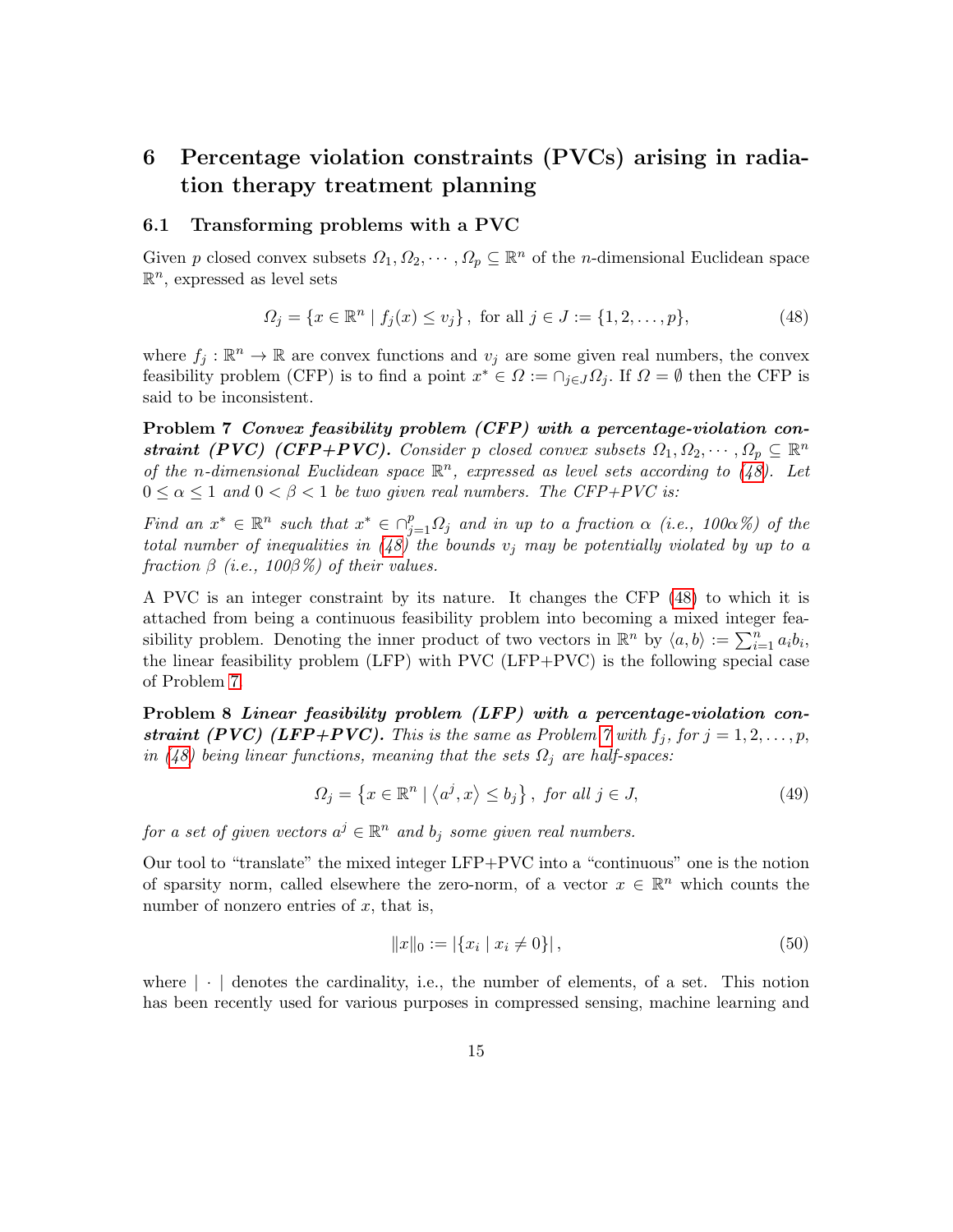more. The rectifier (or "positive ramp operation") on a vector  $x \in \mathbb{R}^n$  means that, for all  $i = 1, 2, \ldots, n$ ,

$$
(x_{+})_{i} := \max(0, x_{i}) = \begin{cases} x_{i}, & \text{if } x_{i} > 0, \\ 0, & \text{if } x_{i} \leq 0. \end{cases}
$$
 (51)

Obviously,  $x_+$  is always a component-wise nonnegative vector. Hence,  $||x_+||_0$  counts the number of positive entries of  $x$  and is defined by

<span id="page-16-0"></span>
$$
||x_+||_0 := |\{x_i \mid x_i > 0\}|. \tag{52}
$$

<span id="page-16-1"></span>We translate the LFP+PVC to the following.

Problem 9 Translated problem of LFP+PVC (for LFP with upper bounds). For the data of Problem [8,](#page-15-3) let  $A \in \mathbb{R}^{p \times n}$  be the matrix whose columns are formed by the vectors  $a^j$  and let  $b \in \mathbb{R}^p$  be the column vector consisting of the values  $b_j$ , for all  $j \in J$ . The translated problem of  $LFP+PVC$  (for  $LFP$  with upper bounds) is:

Find an 
$$
x^* \in \mathbb{R}^n
$$
 such that  $\langle a^j, x^* \rangle \le (1 + \beta)b_j$ , 
$$
(53)
$$

$$
for all j \in J, and \|(Ax^* - b)_+\|_0 \le \alpha p. \tag{54}
$$

The number of the violations in [\(53\)](#page-16-0) is  $||(Ax^* - b)_+||_0$  and  $||(Ax^* - b)_+||_0 \leq \alpha p$  guarantees that the number of violations of up to  $\beta$  in the original row inequalities remains at bay as demanded. This is a split feasibility problem between the space  $\mathbb{R}^n$  and the space  $\mathbb{R}^p$ with the matrix A mapping the first to the latter. The constraints in  $\mathbb{R}^n$  are linear (thus convex) but the constraint

$$
x^* \in S := \{ y \in \mathbb{R}^p \mid ||(y - b)_+||_0 \le \alpha p \}
$$
\n(55)

is not convex. This makes Problem [9](#page-16-1) similar in structure to, but not identical with, Problem [3.](#page-4-0)

Similarly, if the linear inequalities in Problem [9](#page-16-1) are in an opposite direction, i.e., of the form  $c_j \le \langle a^j, x \rangle$ , for all  $j \in J$ , then the translated problem of LFP+PVC will be as follows.

<span id="page-16-2"></span>Problem 10 Translated problem of LFP+PVC (for LFP with lower bounds). For the data of Problem [8,](#page-15-3) let  $A \in \mathbb{R}^{p \times n}$  be the matrix whose columns are formed by the vectors  $a^j$  and let  $c \in \mathbb{R}^p$  be the column vector consisting of the values  $c_j$ , for all  $j \in J$ . The translated problem of  $LFP+PVC$  (for  $LFP$  with lower bounds) is:

Find an 
$$
x^* \in \mathbb{R}^n
$$
 such that  $(1 - \beta)c_j \le \langle a^j, x^* \rangle$ ,  $(56)$ 

$$
for all j \in J, and \n \|(c - Ax^*)_+\|_0 \le \alpha p. \n \tag{57}
$$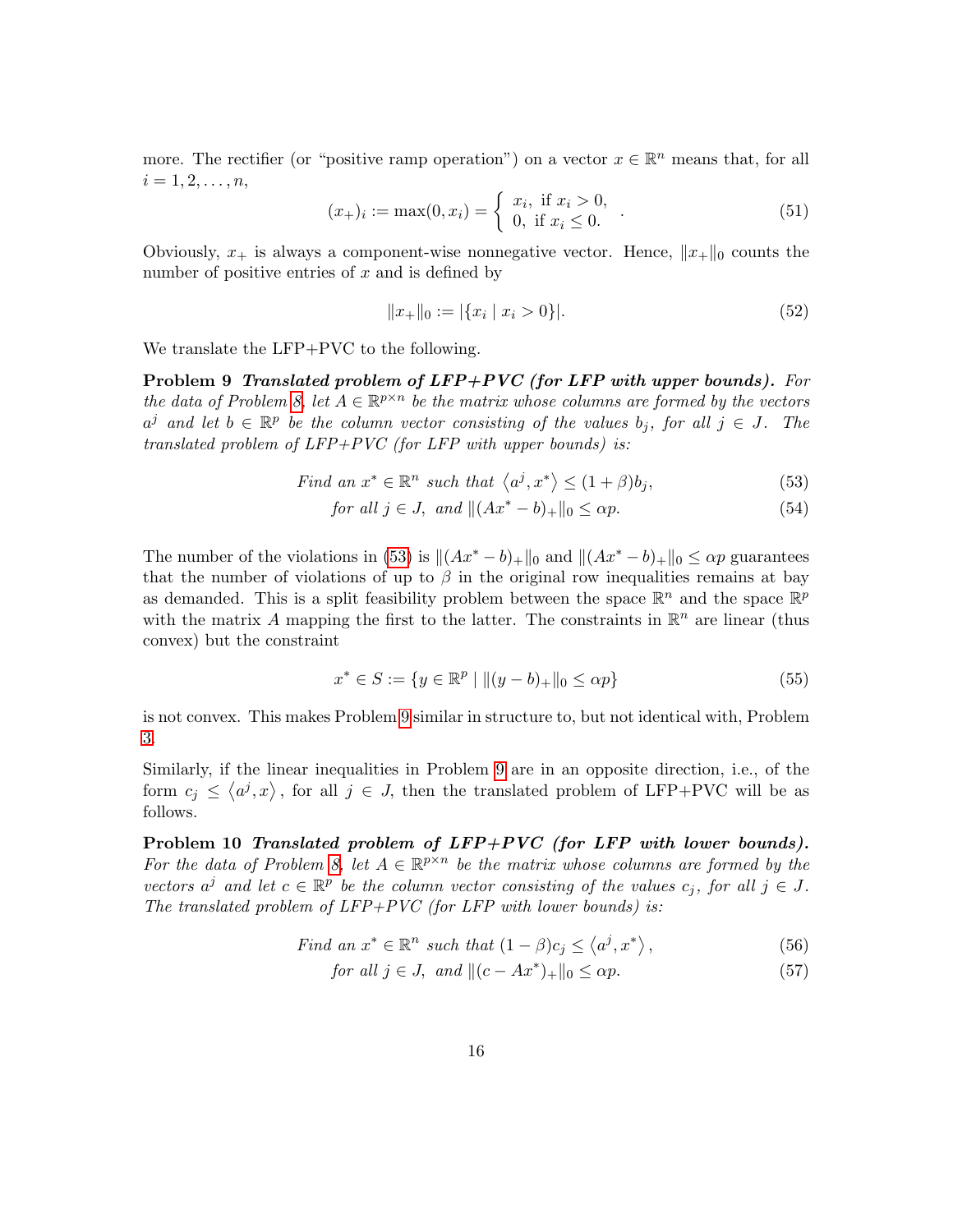This is also a split feasibility problem between the space  $\mathbb{R}^n$  and the space  $\mathbb{R}^p$  with the matrix A mapping the first to the latter. The constraints in  $\mathbb{R}^n$  are linear (thus convex) but the constraint

$$
x^* \in T := \{ y \in \mathbb{R}^p \mid || (c - y)_+ ||_0 \le \alpha p \}
$$
\n(58)

is again not convex.

#### 6.2 Translated block LFP+PVC

Consider an  $m \times n$  matrix A divided into blocks  $A_{\ell}$ , for  $\ell = 1, 2, \ldots, \Gamma$ , with each block forming an  $m_{\ell} \times n$  matrix and  $\sum_{\ell=1}^{\Gamma} m_{\ell} = m$ . Further, the blocks are assumed to give rise to block-wise LFPs of the two kinds; those with upper bounds, say for  $\ell = 1, 2, \ldots, p$ , and those with lower bounds, say for  $\ell = p + 1, p + 2, \ldots, p + r$ . PVCs are imposed on each block separately with parameters  $\alpha_{\ell}$  and  $\beta_{\ell}$ , respectively, for all  $\ell = 1, 2, ..., \Gamma$ . The original block-LFP prior to imposing the PVCs is:

$$
A_{\ell}x \le b^{\ell}, \quad \text{for all } \ell = 1, 2, \dots, p,
$$
  

$$
c^{\ell} \le A_{\ell}x, \quad \text{for all } \ell = p+1, p+2, \dots, p+r.
$$
 (59)

Such constraints will be termed "hard dose constraints" (HDCs). After imposing the PVCs and translating the systems according to the principles of Problems [9](#page-16-1) and [10](#page-16-2) we obtain the translated problem of LFP+PVC for blocks.

<span id="page-17-1"></span>**Problem 11 Translated problem of LFP+PVC for blocks.** Find an  $x^* \in \mathbb{R}^n$  such that

$$
A_{\ell}x^{*} \leq (1+\beta_{\ell})b^{\ell}, \qquad \text{for all } \ell = 1, 2, ..., p,
$$
  
\n
$$
(1-\beta_{\ell})c^{\ell} \leq A_{\ell}x^{*}, \qquad \text{for all } \ell = p+1, p+2, ..., p+r,
$$
  
\n
$$
||(A_{\ell}x^{*}-b^{\ell})_{+}||_{0} \leq \alpha_{\ell}m_{\ell}, \qquad \text{for all } \ell = 1, 2, ..., p,
$$
  
\n
$$
||(c^{\ell}-A_{\ell}x^{*})_{+}||_{0} \leq \alpha_{\ell}m_{\ell}, \quad \text{for all } \ell = p+1, p+2, ..., p+r.
$$
  
\n(60)

This is a split feasibility problem between the space  $\mathbb{R}^n$  and the space  $\mathbb{R}^m$  but with a struc-ture similar to Problem [5](#page-4-3) where, for  $\ell = 1, 2, \ldots, \Gamma$ , each  $A_{\ell}$  maps  $\mathbb{R}^n$  to  $\mathbb{R}^{m_{\ell}}$ . Again, it is not identical with Problem [5](#page-4-3) because here the constraints in  $\mathbb{R}^{m_{\ell}}$ , for  $\ell = 1, 2, \ldots, \Gamma$ , are not convex. . Although Problem [11](#page-17-1) defines an upper PVC on exactly p blocks and a lower PVC on exactly r blocks, we can, without loss of generality, choose to define PVCs only on a subset of these blocks. For blocks without a PVC, the problem reverts to a standard LFP.

### <span id="page-17-0"></span>7 Application to radiation therapy treatment planning

The process of planning a radiotherapy treatment plan involves a physician providing dose prescriptions which geometrically constrain the distribution of dose deposited in the patient. Choosing the appropriate nonnegative weights of many individual beamlet dose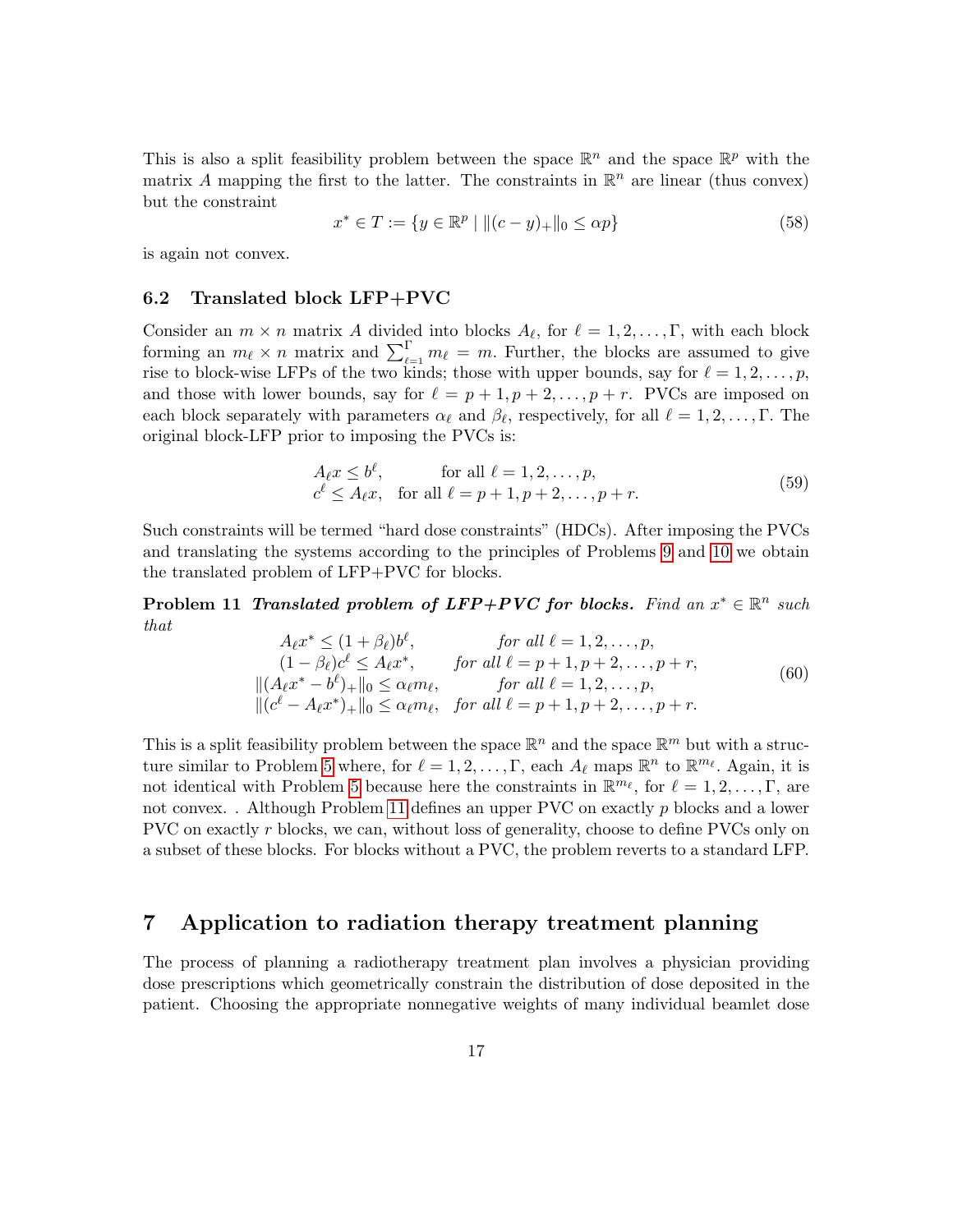kernels to achieve these prescriptions as best as possible is posed as a split inverse problem. We focus, for our purposes, on constraining the problem with upper and lower dose bounds, and dose volume constraints (DVCs), which we more generally refer to as PVCs in this work. DVCs allow dose levels in a specified proportion of a structure to fall short of, or exceed, their prescriptions by a specified amount. They largely serve to allow more flexibility in the solution space.

Problem [11](#page-17-1) describes the split feasibility problem as it applies in the context of radiation therapy treatment planning. Each block represents a defined geometrical structure in the patient, which is classified either as an avoidance structure or a target volume. An example of an avoidance structure is an organ at risk (OAR), in which one wishes to deposit minimal dose. An example of a target structure is the planning target volume (PTV), to which a sufficient dose is prescribed to destroy the tumoural tissue. If there are  $p$  avoidance structures, any number of blocks in  $\{1, 2, \ldots, p\}$  can have lower PVCs applied. Similarly, if there are r target volumes then any number of blocks in  $\{p+1, p+2, \ldots, p+r\}$  can have an upper PVC applied.

This problem can be formulated as the MOSCFPP described in Problem [1](#page-2-0) as follows. For the data of Problem [11,](#page-17-1) define  $\overline{\Gamma} \subseteq \{1, 2, \ldots, p+r\}$  and for all  $i = 1, 2, \ldots, m_\ell$ , let

$$
C_{\ell}^{i} := \{ x \in \mathbb{R}_{+}^{n} \mid \langle a_{\ell}^{i}, x \rangle \le (1 + \beta_{\ell}) b_{i}^{\ell} \},\tag{61}
$$

for all  $\ell \in \{1, 2, ..., p\}$  where  $\mathbb{R}^n_+$  is the nonnegative orthant, and

$$
C_{\ell}^{i} := \{ x \in \mathbb{R}_{+}^{n} \mid (1 - \beta_{\ell})c_{i}^{\ell} \le \langle a_{\ell}^{i}, x \rangle \},\tag{62}
$$

for all  $\ell \in \{p+1, p+2, \ldots, p+r\}$ . Additionally, let

$$
Q_{\ell} := \{ A_{\ell} x = v \in \mathbb{R}^{m_{\ell}} \mid \|(v - b^{\ell})_{+}\|_{0} \le \alpha_{\ell} m_{\ell} \},\tag{63}
$$

for all  $\ell \in \{1, 2, \ldots, p\} \cap \overline{\Gamma}$  and

$$
Q_{\ell} := \{ A_{\ell} x = v \in \mathbb{R}^{m_{\ell}} \mid \| (c^{\ell} - v)_{+} \|_{0} \le \alpha_{\ell} m_{\ell} \}
$$
(64)

for all  $\ell \in \{p+1, p+2, \ldots, p+r\} \cap \bar{\Gamma}$ . The above  $A_{\ell}$  are blocks of the original matrix A and we denote by  $A_{\ell}x = v$  the image of the vector x under  $A_{\ell}$ .

# <span id="page-18-0"></span>Problem 12 Translated problem of MOSCFPP for RTTP.

Let the operators  $P_{C^i_\ell} : \mathbb{R}^n \to \mathbb{R}^n$  be orthogonal projections onto  $C^i_\ell$  for all  $\ell \in \{1, 2, \ldots, p+\ell\}$  $r\}$  and  $i \in \{1, 2, ..., m_\ell\}$ , and let  $P_{Q_\ell} : \mathbb{R}^{m_\ell} \to \mathbb{R}^{m_\ell}$  be orthogonal projections onto  $Q_\ell$ , for all  $\ell \in \Gamma$ . The translated MOSCFPP for RTTP is:

Find an 
$$
x^* \in \mathbb{R}_+^n
$$
 such that  $x^* \in \bigcap_{\ell=1}^{p+r} \bigcap_{i=1}^{m_\ell} \text{Fix}(P_{C_\ell^i})$  and,  
for all  $\ell \in \Gamma$ ,  $A_\ell x^* \in \text{Fix}(P_{Q_\ell})$ . (65)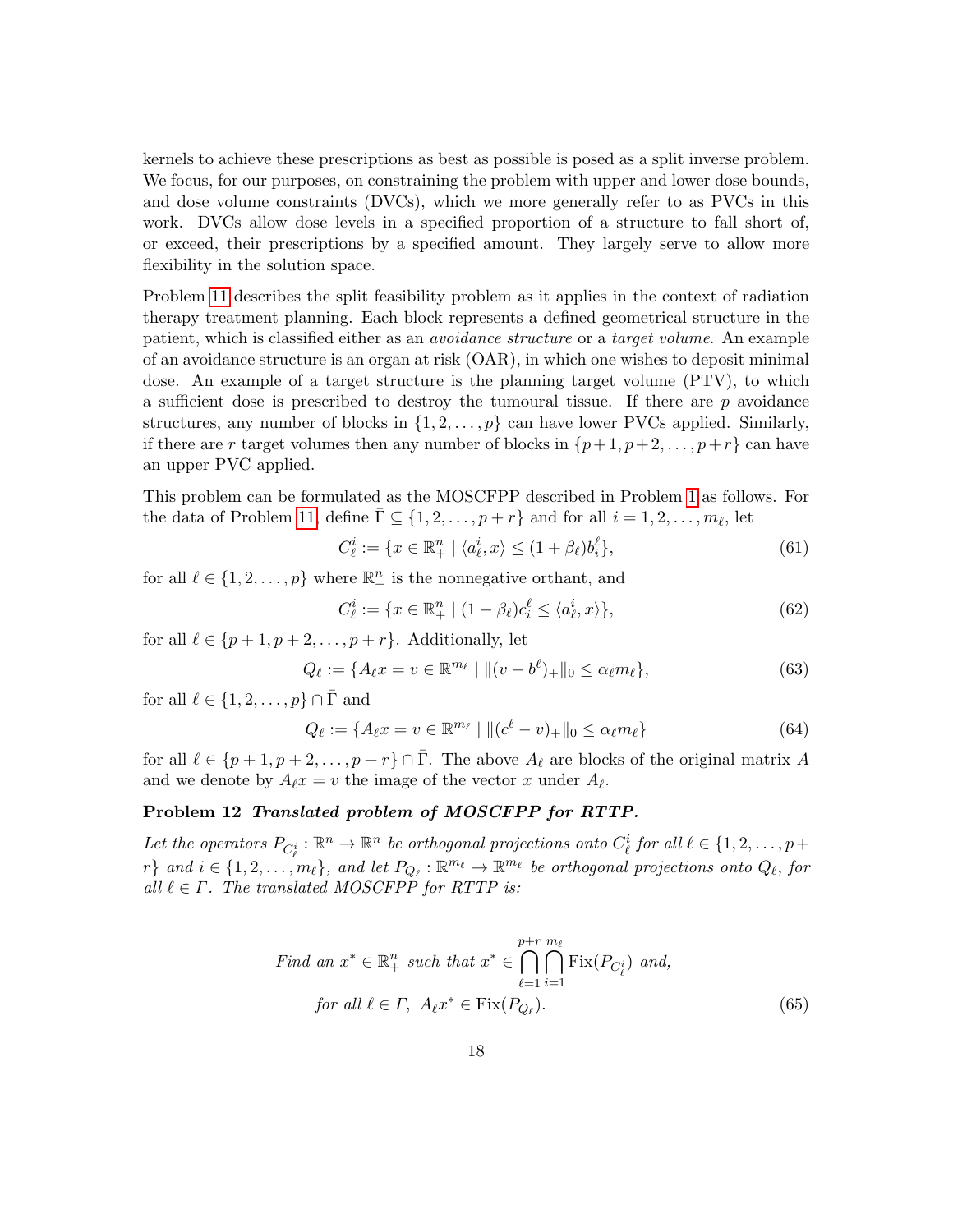We seek a solution to Problem [12](#page-18-0) using our dynamic string-averaging CQ-method, de-scribed in Algorithm [1.](#page-9-1) We define, for all  $\ell \in \Gamma$ ,

<span id="page-19-1"></span>
$$
V_{\ell} := Id - \gamma_{\ell} A_{\ell}^{T} (Id - P_{Q_{\ell}}) A_{\ell}, \qquad (66)
$$

where  $\gamma_{\ell} \in \left(0, \frac{1}{L}\right)$  $L_\ell$ ),  $L_{\ell} = ||A_{\ell}||^2$  and  $A_{\ell}^T$  is the transpose of  $A_{\ell}$ .

<span id="page-19-2"></span>Remark 2 In practical use relaxation parameters play an important role:

(i) Each projection operator  $P_{C_{\ell}^i} : \mathbb{R}^n \to \mathbb{R}^n$  may be relaxed with a parameter  $\lambda_{\ell} \in (0, 2)$ defined on the block  $\ell \in \{1, 2, \ldots, p + r\}.$ 

(ii) The relaxation parameters  $\lambda_{\ell}$ , as defined in (i), and  $\gamma_{\ell}$ , as given in [\(66\)](#page-19-1), are permitted to take any value within their bounds on any iterative step of Algorithm [1.](#page-9-1) That is, they may depend on (vary with) the iteration index k and, therefore, be labeled  $\lambda_{\ell}^{k}$  and  $\gamma_{\ell}^{k}$ .

(iii) The sets  $Q_\ell$  are nonconvex and if for a given  $\alpha_\ell m_\ell$  it is nonempty, then it is also closed and then projection onto  $Q_\ell$  exists, is not necessarily unique, but can be calculated explicitly, see, e.g., [\(Penfold et al., 2017,](#page-29-2) Eq. (24)). For properties regarding similar sets see, e.g., [\(Beck, 2017,](#page-27-13) Subsection 6.8.3). A recent work of [Hesse et al.](#page-28-1) [\(2014\)](#page-28-1) includes an investigation of these questions, see Section III there. Answers about the sets  $Q_\ell$  and projections onto them in the specific setting related to the radiation therapy treatment planning problem considered here are not yet available.

Tracking the percentage of elements in the current iteration of dose vectors  $A_{\ell}x^{k}$  that are violating their constraints enables one to impose an adaptive version of Algorithm [1](#page-9-1) using the comments in Remark [2.](#page-19-2) If, for example, one block has more PVC violations than LFP (dose limit constraints) violations then one could choose to alter the relaxation parameters at the next iteration,  $\lambda_{\ell}^{k+1}$  $_{\ell}^{k+1}$  and  $\gamma_{\ell}^{k+1}$  $\ell^{k+1}$ , in order to place less emphasis on the projections onto  $C_{\ell}^i$ .

### <span id="page-19-0"></span>8 Numerical implementation

#### 8.1 Operator definitions

In Problem [12](#page-18-0) we introduced the orthogonal projection operators  $P_{\mathcal{C}_{\ell}^{i}}$ , which act in the space of the pencil beam intensity vector x, and  $P_{Q_\ell}$ , which act in the space of the dose vector  $A_{\ell}x$ . Here we provide explicit formulae, as examples, for calculating these projections in practice. Given an arbitrary vector  $z \in \mathbb{R}^n$  and some  $\ell \in \{1, 2, \ldots, p + r\}$  and  $i \in \{1, 2, \ldots, m_\ell\},\$ if it is the case that z is not in  $C^i_\ell$  then it must be projected onto the nearest hyperplane which defines the boundary of  $C_{\ell}^{i}$ . Otherwise, no action is taken. If block  $\ell$  represents an avoidance structure  $(\ell \in \{1, 2, ..., p\})$  then the projection can be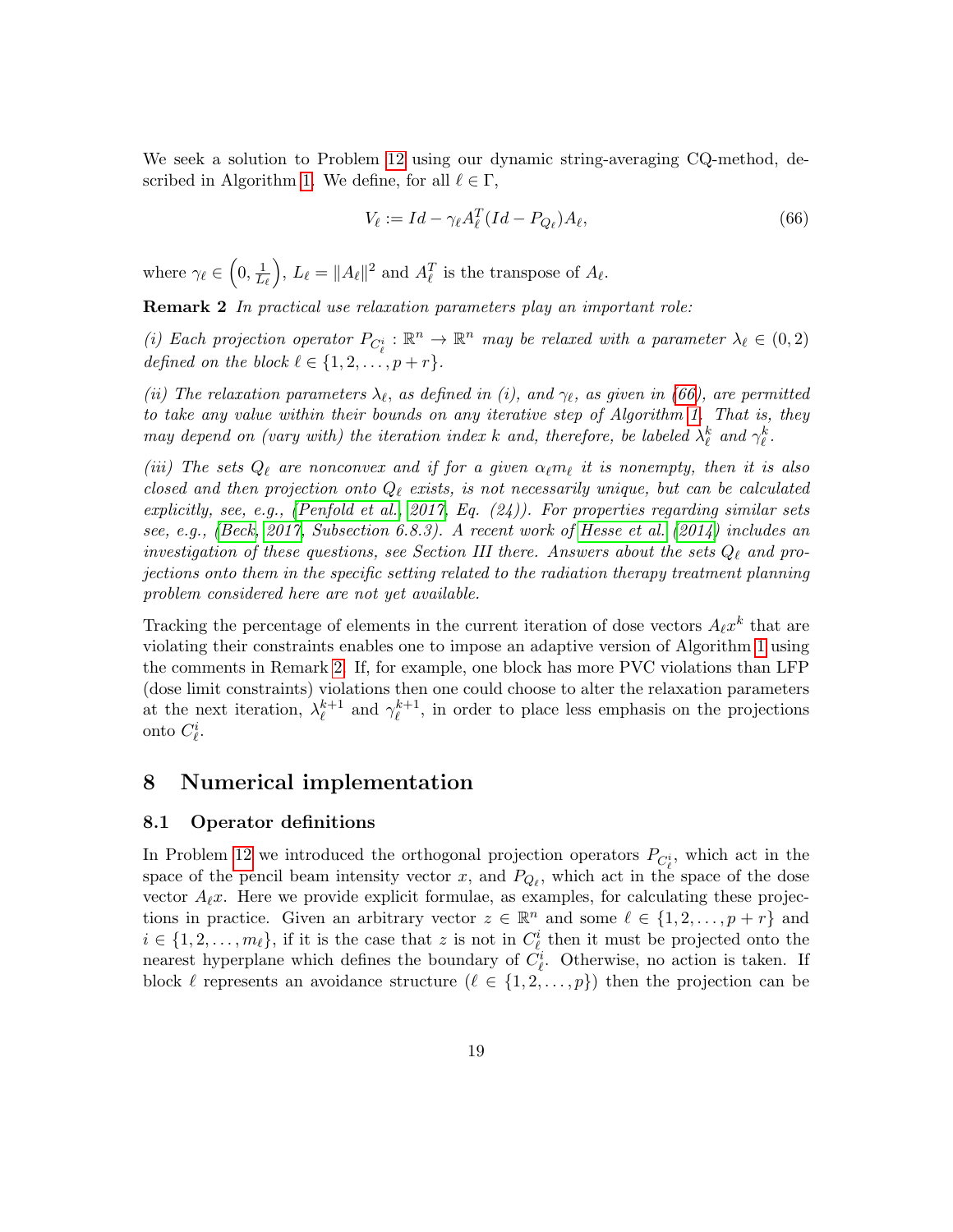calculated by

<span id="page-20-0"></span>
$$
P_{C_{\ell}^{i}}(z) = \begin{cases} z, & \langle a_{\ell}^{i}, z \rangle \leq (1 + \beta_{\ell})b_{i}^{\ell}, \\ z + \lambda_{\ell} \frac{(1 + \beta_{\ell})b_{i}^{\ell} - \langle a_{\ell}^{i}, z \rangle}{\langle a_{\ell}^{i}, a_{\ell}^{i} \rangle} a_{\ell}^{i}, & \langle a_{\ell}^{i}, z \rangle > (1 + \beta_{\ell})b_{i}^{\ell}, \end{cases}
$$
(67)

where  $\lambda_\ell \in (0, 2)$  is a user-selected relaxation parameter. Alternatively, if  $\ell$  represents a target structure  $(\ell \in \{p+1, p+2, \ldots, p+r\})$  then the projection can be similarly calculated using

<span id="page-20-1"></span>
$$
P_{C_{\ell}^{i}}(z) = \begin{cases} z, & \langle a_{\ell}^{i}, z \rangle \geq (1 - \beta_{\ell})c_{i}^{\ell}, \\ z + \lambda_{\ell} \frac{(1 - \beta_{\ell})c_{i}^{\ell} - \langle a_{\ell}^{i}, z \rangle}{\langle a_{\ell}^{i}, a_{\ell}^{i} \rangle} a_{\ell}^{i}, & \langle a_{\ell}^{i}, z \rangle < (1 - \beta_{\ell})c_{i}^{\ell}. \end{cases}
$$
(68)

Note that, since in the above  $\lambda_{\ell} \in (0, 2)$  are used, then  $P_{C_{\ell}^{i}}(z)$  are *relaxed* projections.

It is of interest to note that in clinical practice a structure may well have both an upper bound and a lower bound placed on the permitted dose. Such cases can be handled by simply defining two blocks for the same structure, one as an avoidance block, to which [\(67\)](#page-20-0) applies, and one as a target block, to which [\(68\)](#page-20-1) applies.

Projection of the dose vector onto  $Q_{\ell}$  follows a slightly more elaborate procedure. We first define a helper set,

$$
\overline{Q}_{\ell} := \{ y \in \mathbb{R}^{m_{\ell}} \mid ||y_+||_0 \le \alpha_{\ell} m_{\ell} \},\tag{69}
$$

and describe the projection onto the set,  $P_{\overline{Q}_{\ell}}$ , by the following rules: for an arbitrary vector  $y \in \mathbb{R}^{m_{\ell}}$ , first count the number of positive entries,  $||y_+||_0$ . If  $||y_+||_0 \leq \alpha_{\ell} m_{\ell}$  then the vector is in  $Q_\ell$  and no action is needed;  $P_{\overline{Q}_\ell} = Id$ , the identity operator. However, if  $||y_+||_0 > \alpha_\ell m_\ell$  then  $P_{\overline{Q}_\ell}$  replaces the  $\lfloor (||y_+||_0 - \alpha_\ell m_\ell) \rfloor$  smallest positive components of y with zeros and leaves the others unchanged. We can now define  $P_{Q_\ell}$  in terms of a projection onto the helper set. Given  $v \in \mathbb{R}^{m_{\ell}}$ ,

$$
P_{Q_{\ell}}(v) = \begin{cases} P_{\overline{Q}_{\ell}}(v - b^{\ell}) + b^{\ell}, & \ell \in \{1, 2, ..., p\} \cap \overline{\Gamma}, \\ -P_{\overline{Q}_{\ell}}(c^{\ell} - v) + c^{\ell}, & \ell \in \{p + 1, p + 2, ..., p + r\} \cap \overline{\Gamma}. \end{cases}
$$
(70)

Since the sets  $\overline{Q}_\ell$  are non-convex, the projection is not unique and so it might happen that only one of the possible values has to be chosen. The reader is referred to related results by [Lu and Zhang \(2012,](#page-28-12) Proposition 3.1), [Hesse et al. \(2014,](#page-28-1) Equation (20)) and [Schaad](#page-29-6) [\(2010,](#page-29-6) Page 54).

#### 8.2 Inverse planning algorithm

We provide here a practical example of how Algorithm [1](#page-9-1) may be implemented for inverse planning in radiation therapy treatment planning. In this example we initialize each of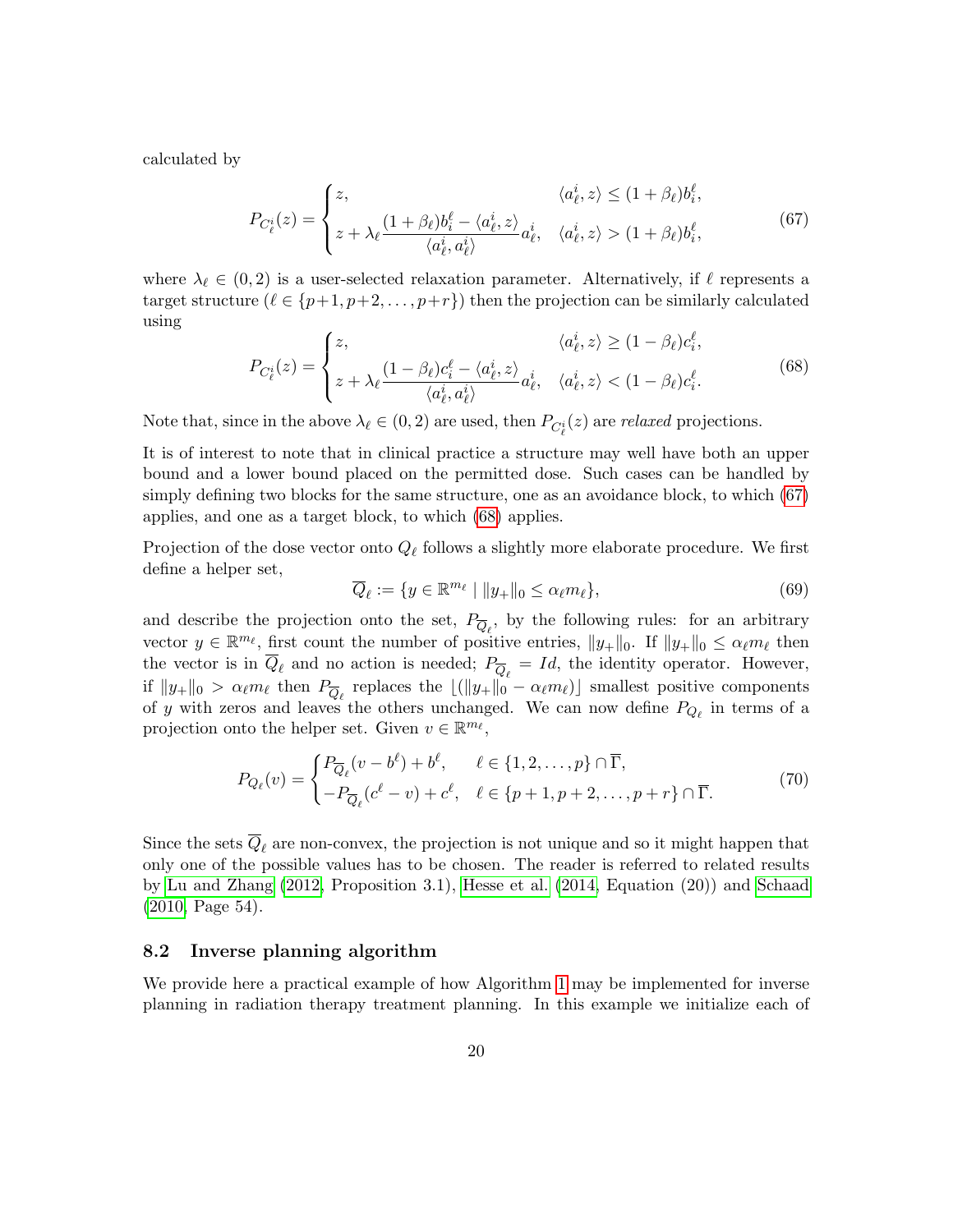the beamlet weights to unit intensity,  $x^0 = (1, 1, \ldots, 1)^T$ , before running through multiple cycles of an iterative scheme that is equivalent to a fully sequential Algorithm [1](#page-9-1) with unit weights,  $w_k = 1$  for all k, in [\(33\)](#page-9-3). The pseudo-code of this procedure is detailed in Algorithm [2.](#page-21-0) The two "for" loop control cycles therein imply that the blocks,  $\ell$ , may be chosen in any order, without replacement, and so may the voxels,  $i$ , within each block. Within each cycle, a nonnegativity constraint is enforced after all possible projections have been applied. This sets any unphysical negative entries in the beamlet intensity vector,  $x$ , to zero. In this example a preset number of cycles are performed before stopping and accepting the final solution. However, one may easily replace this by a tolerance-based stopping criterion.

### <span id="page-21-0"></span>Algorithm 2 The dynamic string-averaging CQ-method: A pseudo-code example for RTTP

**Initialization:**  $x^0 = (1, 1, ..., 1)^T$ , cycle number  $k = 1$ , choose max cycles  $N_{\text{cycles}}$ ; while  $k < N_{\text{cycles}}$  do for  $\ell \in \{1, 2, \ldots, p, p + 1, \ldots, p + r\}$  do if  $\ell \in \overline{\Gamma}$  then Choose some  $0 < \gamma_{\ell} < 2 / ||A_{\ell}||^2$ ;  $x^k \leftarrow x^k - \gamma_\ell A_\ell^T (A_\ell x^k - P_{Q_\ell}(A_\ell x^k));$ end for  $i \in \{1, 2, \ldots, m_\ell\}$  do  $x^k \leftarrow P_{C^i_{\ell}}(x^k);$ end  $x^{k+1} \leftarrow x_{+}^{k}$  (enforce nonnegativity constraint);  $k \leftarrow k + 1;$ end end

#### 8.3 Numerical example

A two-dimensional pseudo-dose grid was created using MATLAB, version R2019a (The MathWorks, Inc., 2020). The grid is made of a matrix of dimensions  $512 \times 512$  representing 262,144 pixels which altogether comprise an area of dosimetric interest. In a clinical treatment plan this would be the entire patient geometry and the pixels would be replaced by a large number of three-dimensional voxels. Without loss of generality, we assume two spatial dimensions for simplicity. In order to achieve a basic emulation of dose deposited by multiple beamlets, 1,156 Gaussian pseudo-dose kernels were uniformly distributed across the grid. Each kernel had a standard deviation of 20 pixels and an amplitude such that their sum produced a homogeneous intensity map, with a mean value of 50 units. Figure [1\(](#page-22-0)a) shows a visualization of the intensity (pseudo-dose) matrix due to a single Gaussian kernel, with each dotted grid point representing the centre of one of the 1,156 kernels. Figure [1\(](#page-22-0)b) shows the sum of all contributions. Note that each kernel contributes equally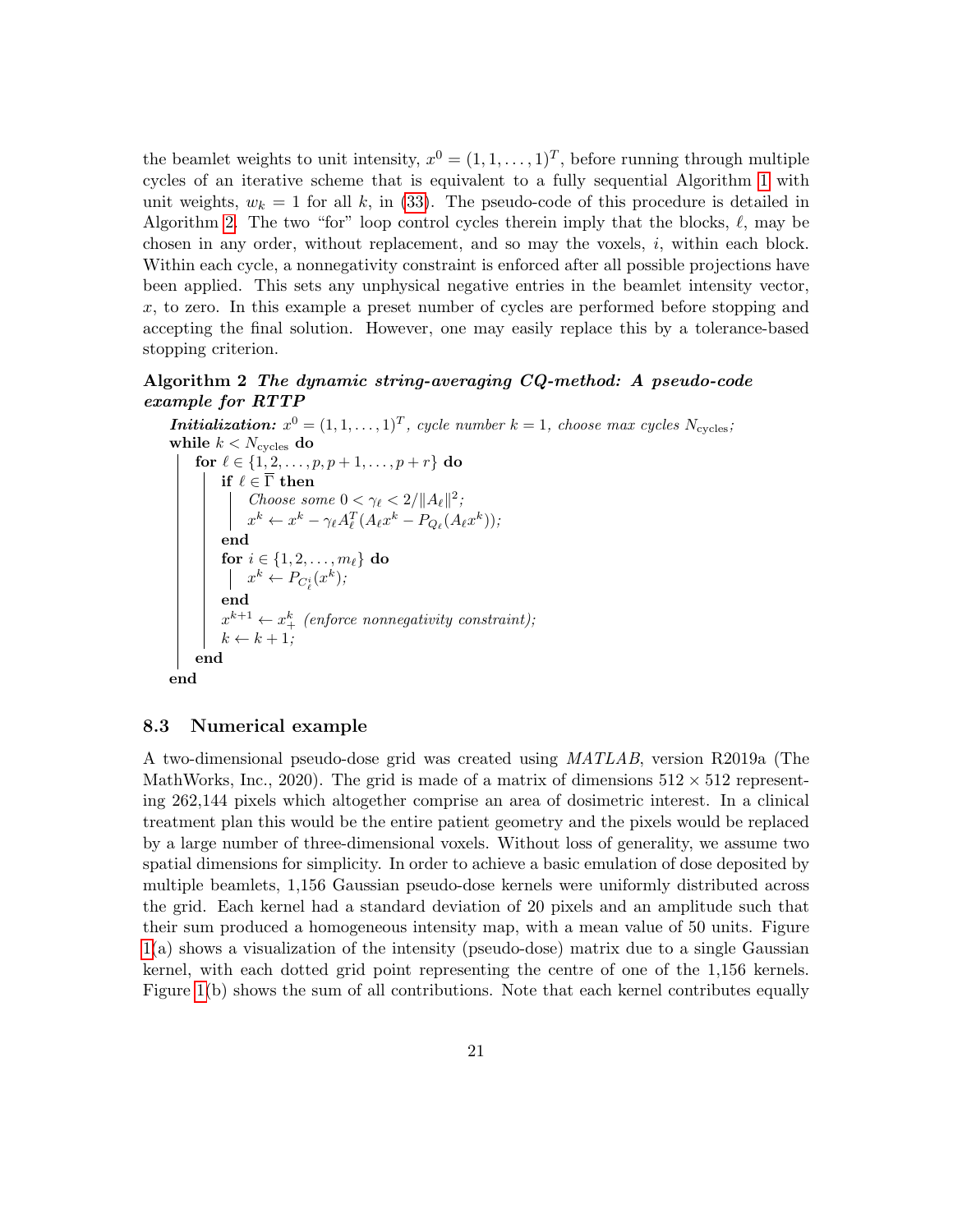to the sum at this stage, prior to the inverse planning procedure. From this point on, for the proper RTTP context, we shall assume that pixel values directly correspond to "dose".

We have thus far introduced 1,156 different matrices of dimensions  $512 \times 512$ . In order to form a dose-influence matrix, A, for use in inverse planning, each matrix is collapsed to a single column vector with 262,144 entries, making sure to keep track of which indices corresponded to which spatial positions in the dose grid. The matrix A is formed by all column vectors and therefore has 262, 144 rows and 1156 columns.

A prescription composed of four hard dose constraints (HDCs), for minimum and maximum dose bounds, and three DVCs, shown in Table [1,](#page-22-1) was applied to three arbitrarily defined disjoint square regions. DVCs in Table [1](#page-22-1) are written in the standard notation,  $D_{V\%}$ , which is the dose that is received by exactly  $V\%$  of the structure. In the framework of this paper, an upper DVC on block  $\ell$  is equivalent to writing  $D_{100\alpha_{\ell}} \leq b^{\ell}$  and a lower

<span id="page-22-1"></span>Table 1: Prescription chosen for the two-dimensional numerical example. Pseudo-dose units are arbitrary.  $D_{V\%}$  represents the dose that is received by exactly V% of the structure.  $D_{\text{max}}$  and  $D_{\text{min}}$  represent the maximum and minimum dose constraints, respectively.

| Structure                                            | HDCs.                 | DVCs                                  |
|------------------------------------------------------|-----------------------|---------------------------------------|
| Avoidance A $D_{\text{max}} = 25$ $D_{10\%} \leq 20$ |                       |                                       |
| Avoidance B $D_{\text{max}} = 40$ $D_{25\%} \leq 30$ |                       |                                       |
| Target                                               |                       | $D_{\min} = 60 \quad D_{90\%} \ge 65$ |
|                                                      | $D_{\text{max}} = 70$ |                                       |



<span id="page-22-0"></span>Figure 1: (a) A single Gaussian pseudo-dose kernel contribution shown at one grid point. (b) Homogeneous pseudo-dose of 50 units formed by superimposing all 1,156 Gaussian contributions. (c) Optimized pseudodose map showing the structures for which the prescription in Table [1](#page-22-1) was applied.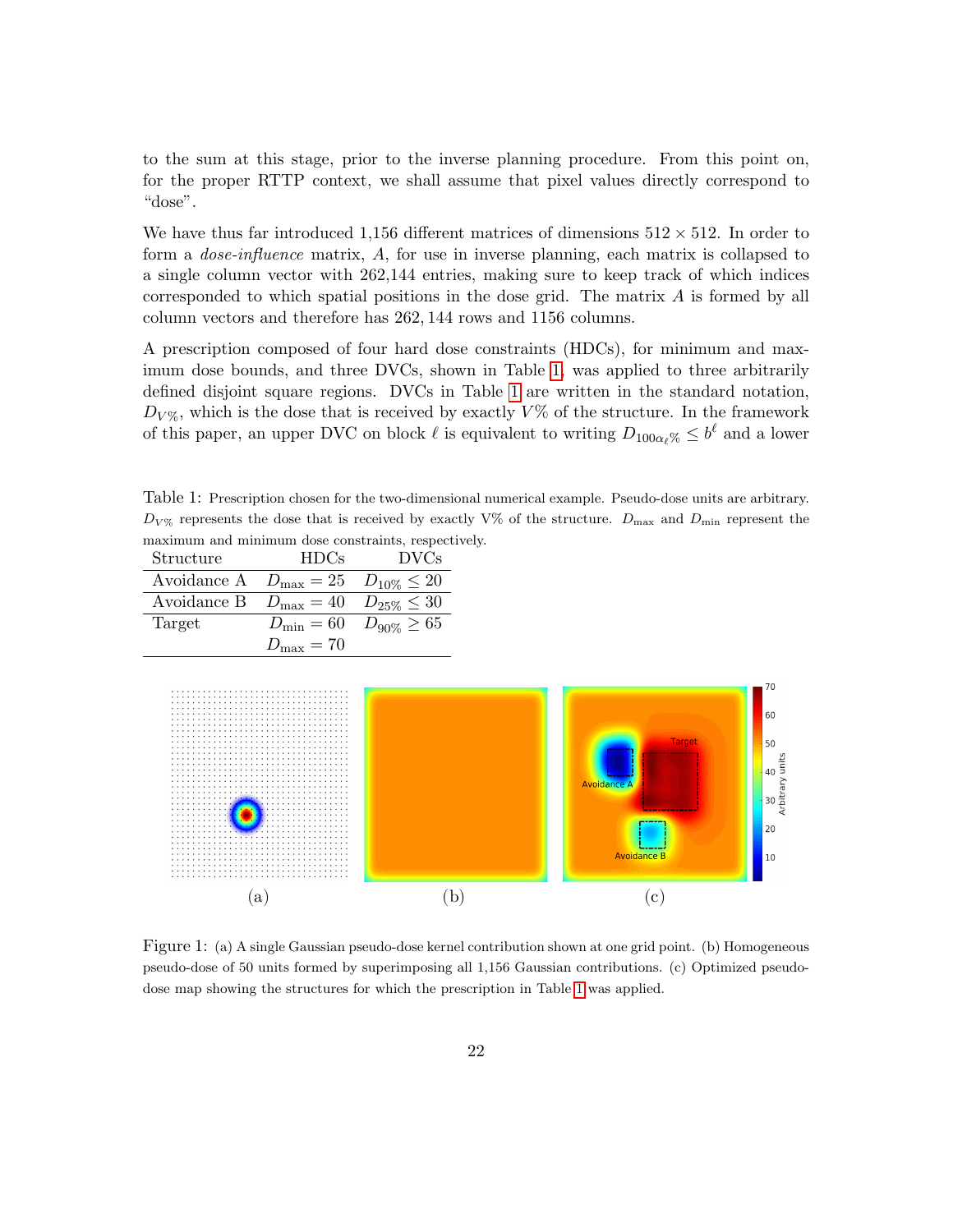

<span id="page-23-0"></span>Figure 2: Cumulative dose-volume histogram (DVH) showing the percentage of each structure that has received a certain dose. HDC and DVC prescriptions are shown as filled circles.

DVC is equivalent to  $D_{100\alpha_\ell\%}\geq c^\ell$ .  $D_{\text{max}}$  and  $D_{\text{min}}$  represent the maximum and minimum dose constraints, respectively. The three defined square regions can be seen overlaying the dose solution in Figure  $1(c)$ . These consist of two avoidance regions, "Avoidance A" and "Avoidance B", and one target region, "Target". The column indices of the matrix  $A$  corresponding to pixels inside the boundary of these regions can be used to form submatrices,  $A_1$ ,  $A_2$  and  $A_3$ , respectively.

We now have a framework in which Algorithm [2](#page-21-0) can be applied. We have  $A_\ell$  for  $\ell \in \{1, 2, 3\}$ with  $p = 2$  and  $r = 1$ , and we have  $x^0 = (1, 1, \ldots, 1)^T$  with 1,156 entries. In this particular case, both a lower and upper bound on the dose have been prescribed for the "Target" structure. Therefore, we will actually use  $A_\ell$  for  $\ell \in \{1, 2, 3, 4\}$ , where  $A_4 = A_3$  and  $\ell = 3$ corresponds to the minimum dose constraint while  $\ell = 4$  corresponds to the maximum dose constraint.

Algorithm [2](#page-21-0) was applied to the problem described above in order to reduce the dose in the avoidance structures and elevate it in the target structure, according to the prescription in Table [1.](#page-22-1) Forty cycles ( $N_{\text{cycles}} = 40$ ) were used and the relaxation parameters,  $\lambda_{\ell}$  and  $\gamma_{\ell}$ , were set to their midrange values, 1 and  $1/\|A_{\ell}\|^2$ , respectively. Explicitly,  $\lambda_1 = \lambda_2 = \lambda_3 =$  $\lambda_4 = 1, \gamma_1 = 1.546 \times 10^{-6}, \gamma_2 = 1.545 \times 10^{-6}, \text{ and } \gamma_3 = \gamma_4 = 1.030 \times 10^{-6}.$  Figure [1\(](#page-22-0)c) shows a visualisation of the dose solution following the algorithmic procedure. It is common in the clinic to evaluate plans using their dose-volume histogram (DVH), which shows the percentage of each structure that has received a certain dose. Figure [2](#page-23-0) shows a suitable DVH for this plan, with all prescriptions being approximately met. General convergence to the solution is indicated by a decrease in the total number of pixels violating the constraint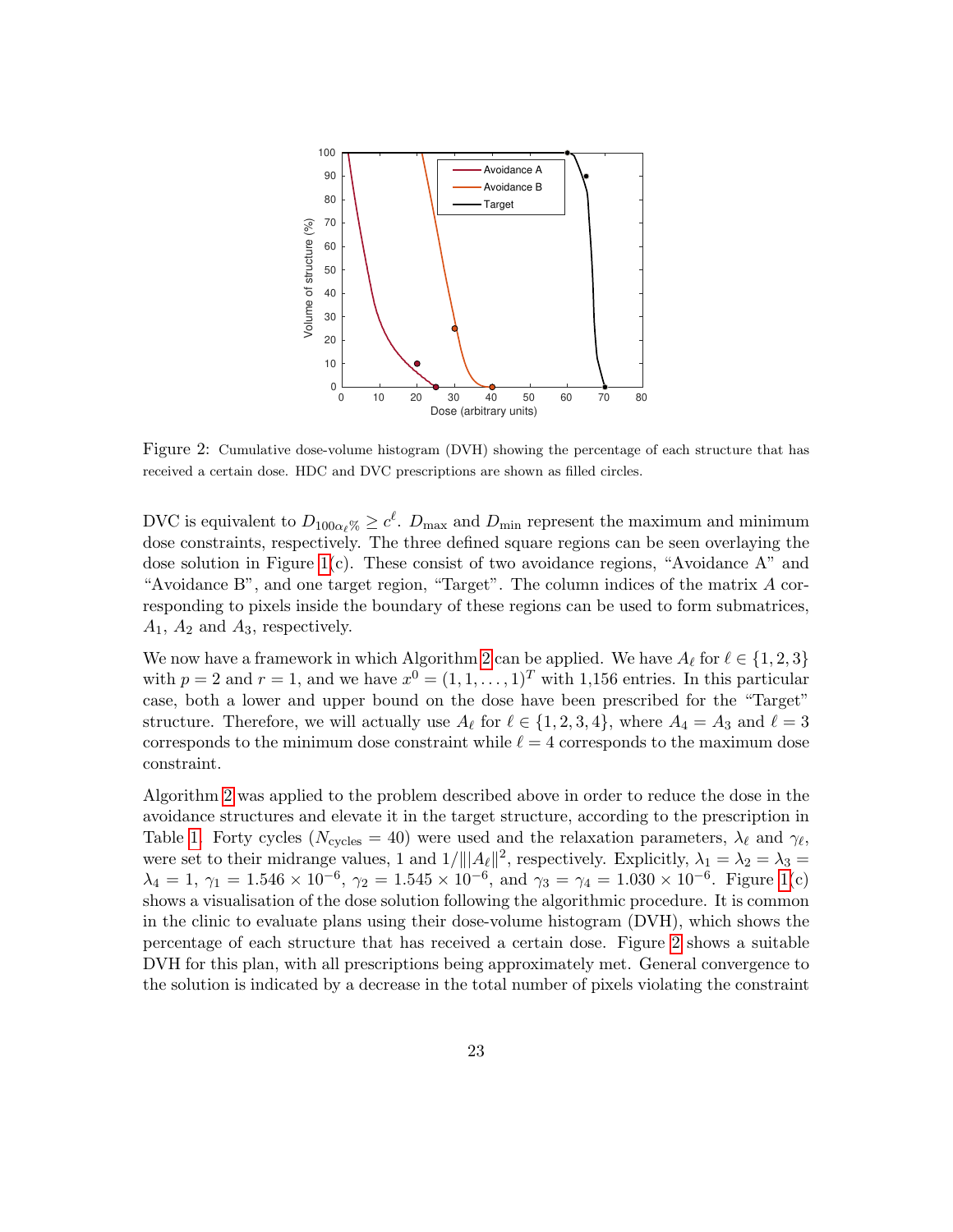

<span id="page-24-0"></span>Figure 3: Number of total violations as a function of number of the algorithmic cycles. A decrease indicates improvement in meeting the prescription.

imposed upon them, shown in the log-loss plot in Figure [3.](#page-24-0) Further, log-loss plots for all four types of constraints (minimum dose, maximum dose, lower DVC and upper DVC) are displayed in Figure [4.](#page-25-0) Again, these all show a general decrease in the number of violations and, therefore, indicate that the solution gradually improves as the number of cycles increases.

As mentioned in Section [1.3,](#page-3-0) more extensive analysis in the context of radiation therapy treatment planning and, in particular, medical physics is necessary in order to justify the use of the proposed dynamic string-averaging CQ-method. This work is ongoing and will be published in an appropriate medical physics journal.

# 9 Conclusions

We introduced a new split feasibility problem called "the multiple-operator split common fixed point problem" (MOSCFPP). This problem generalizes some well-known split feasibility problems such as the split convex feasibility problem, the split common fixed point problem and more. Following the recent work of [Penfold et al. \(2017\)](#page-29-2), and motivated from the field of radiation therapy treatment planning, the MOSCFPP involves additional so-called Percentage Violation Constraints (PVCs) that give rise to non-convex constraints sets. A new string-averaging CQ method for solving the problem is introduced, which provides the user great flexibility in the weighting and order in which the projections onto the individual sets are executed.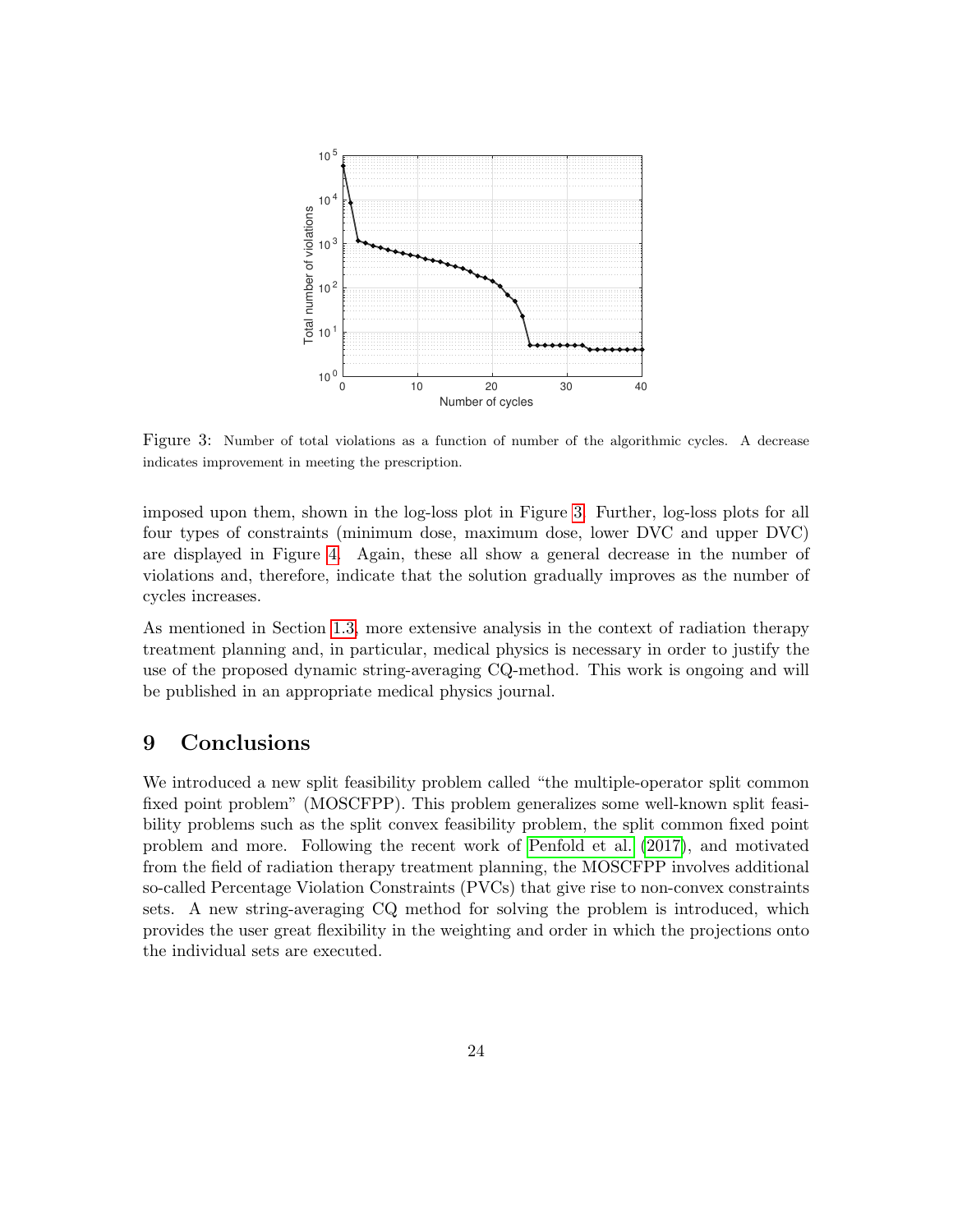

<span id="page-25-0"></span>Figure 4: Percentage of violations as a function of the number of algorithmic cycles, shown separately for HDCs (minimum and maximum doses) and DVCs. An upper DVC is that which is applied to an avoidance structure while a lower DVC is that which is applied to a target structure.

# List of abbreviations

RTTP Radiation therapy treatment planning

PVC Percentage violation constraint

DVC Dose volume constraint

MOSCFPP Multiple-operator split common fixed point problem

SIP Split inverse problem

SCFP Split convex feasibility problem

IMRT Intensity modulated radiation therapy

MSSCFP Multiple sets split convex feasibility problem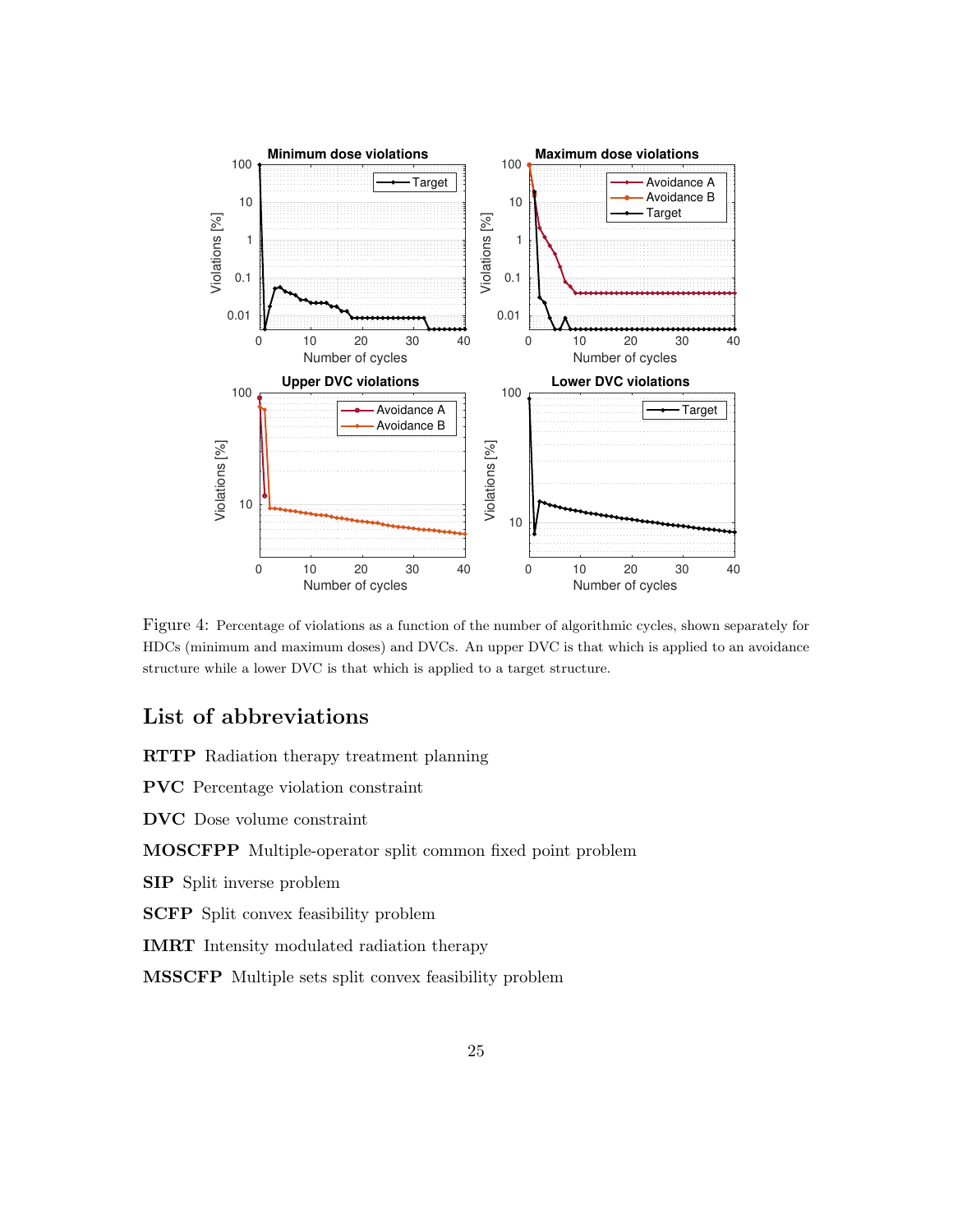CMSSCFP Constrained multiple set split convex feasibility problem

SCFPP Split common fixed points problem

FNE Firmly nonexpansive

SQNE Strongly quasi-nonexpansive

MSA Modular string averaging

ACA Almost cyclic sequential algorithm

CFP Convex feasibility problem

LFP Linear feasibility problem

OAR Organ at risk

PTV Planning target volume

HDC Hard dose constraint

DVH Dose-volume histogram

# Acknowledgments

We thank Scott Penfold, Reinhard Schulte and Frank Van den Heuvel for their help and encouragement of our work on this project. We are grateful to the reviewers for their constructive and helpful comments on the previous version of this paper. This work was supported by Cancer Research UK, grant number C2195/A25197, through a CRUK Oxford Centre DPhil Prize Studentship and by the ISF-NSFC joint research program grant No. 2874/19. All authors contributed equally to the writing of this paper. All authors read and approved the final manuscript.

# References

- <span id="page-26-1"></span>Attouch, H., Bolte, J., Svaiter, B.F., 2013. Convergence of descent methods for semialgebraic and tame problems: proximal algorithms, forward-backward splitting, and regularized Gauss-Seidel methods. Mathematical Programming 137, 91-129.
- <span id="page-26-2"></span>Baillon, J.B., Bruck, R.E., Reich, S., 1978. On the asymptotic behavior of nonexpansive mappings and semigroups in Banach spaces. Houston Journal of Mathematics 4, 1–9.
- <span id="page-26-0"></span>Bauschke, H.H. , Phan, H.M., Wang, X., 2014. The method of alternating relaxed projections for two nonconvex sets. Vietnam Journal of Mathematics 42, 421–450.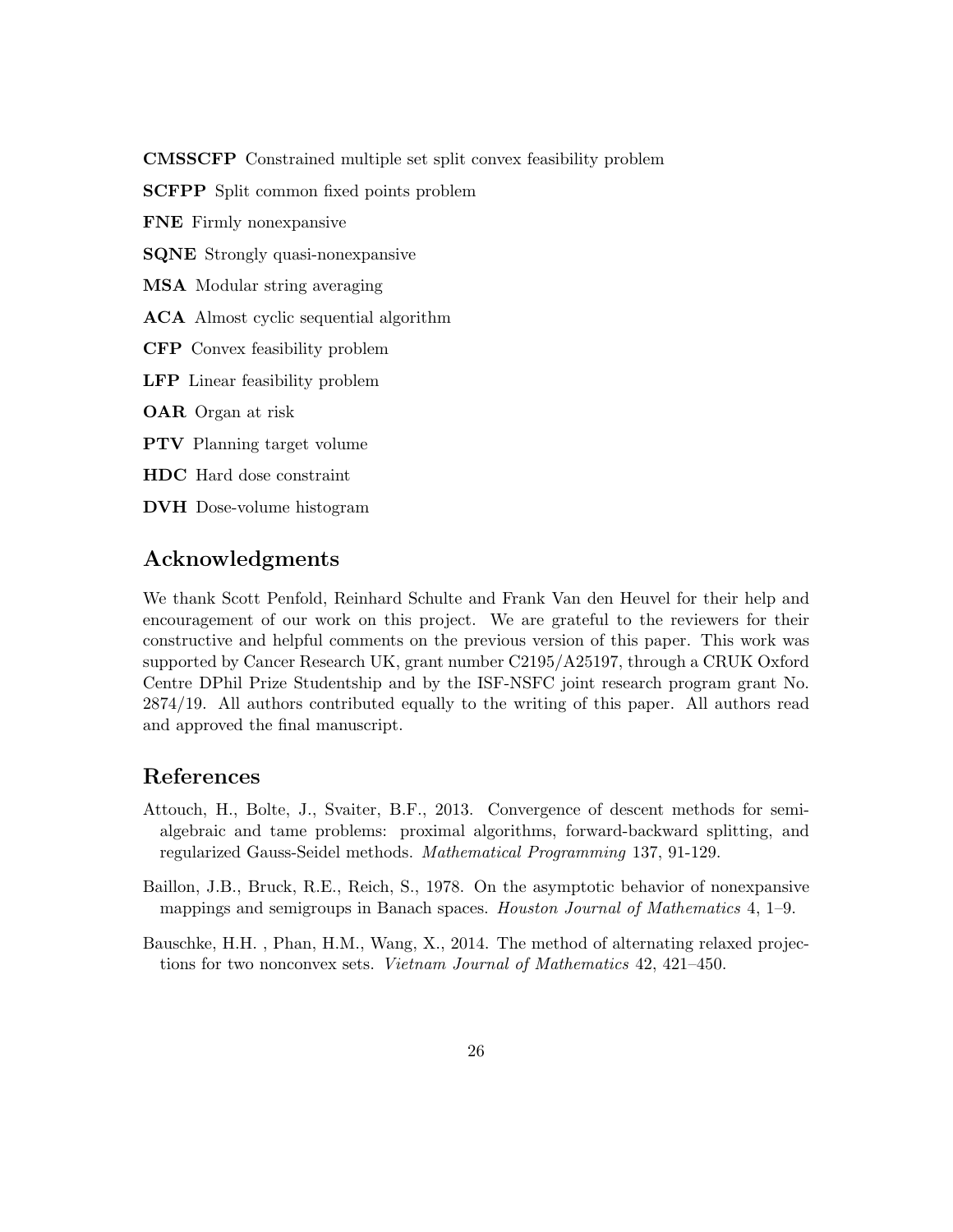- <span id="page-27-13"></span>Beck, A., 2017. First-Order Methods in Optimization, MOS-SIAM Series on Optimization. SIAM, Philadelphia, PA, USA, 2017.
- <span id="page-27-10"></span>Browder, F.E., 1965. Fixed-point theorems for noncompact mappings in Hilbert space. Proceedings of the National Academy of Sciences of the United States of America 53, 1272–1276.
- <span id="page-27-1"></span>Byrne, C., 2002. Iterative oblique projection onto convex sets and the split feasibility problem. Inverse Problems 18 441–453.
- <span id="page-27-9"></span>Byrne, C., 2004. A unified treatment of some iterative algorithms in signal processing and image reconstruction. Inverse Problems 20, 103–120.
- <span id="page-27-3"></span>Byrne, C., Censor, Y., Gibali, A., Reich, S., 2012. The split common null point problem. Journal of Nonlinear and Convex Analysis 13, 759–775.
- <span id="page-27-0"></span>Candès, E.J., Wakin, M.B., Boyd, S.P., 2008. Enhancing sparsity by reweighted  $l_1$  minimization. Journal of Fourier Analysis and Applications 14, 877–905.
- <span id="page-27-8"></span>Cegielski, A., 2012. Iterative Methods for Fixed Point Problems in Hilbert Spaces, Lecture Notes in Mathematics. Vol. 2057. Springer, Heidelberg, Germany.
- <span id="page-27-11"></span>Cegielski, A., 2015. General method for solving the split common fixed point problem. Journal of Optimization Theory and Applications 165, 385–404.
- <span id="page-27-12"></span>Cegielski, A., 2016. Landweber-type operator and its properties. In A Panorama of Mathematics: Pure and Applied, Contempory Mathematics Vol. 658. American Mathematical Society, Providence, RI, pp. 139–148.
- <span id="page-27-5"></span>Censor, Y., Bortfeld, T., Martin, B., Trofimov, A., 2006. A unified approach for inversion problems in intensity-modulated radiation therapy. Physics in Medicine and Biology 51, 2353–2365.
- <span id="page-27-4"></span>Censor, Y., Elfving, T., 1994. A multiprojection algorithm using Bregman projections in a product space. Numerical Algorithms 8, 221–239.
- <span id="page-27-6"></span>Censor, Y., Elfving, T., Kopf, N., Bortfeld, T., 2005. The multiple-sets split feasibility problem and its applications for inverse problems. Inverse Problems 21, 2071–2084.
- <span id="page-27-2"></span>Censor, Y., Gibali, A., Reich, S., 2012. Algorithms for the split variational inequality problem. Numerical Algorithms 59, 301–323.
- <span id="page-27-7"></span>Censor, Y., Segal, A., 2009. On the string averaging method for sparse common fixed-point problems. International Transactions in Operational Research 16, 481–494.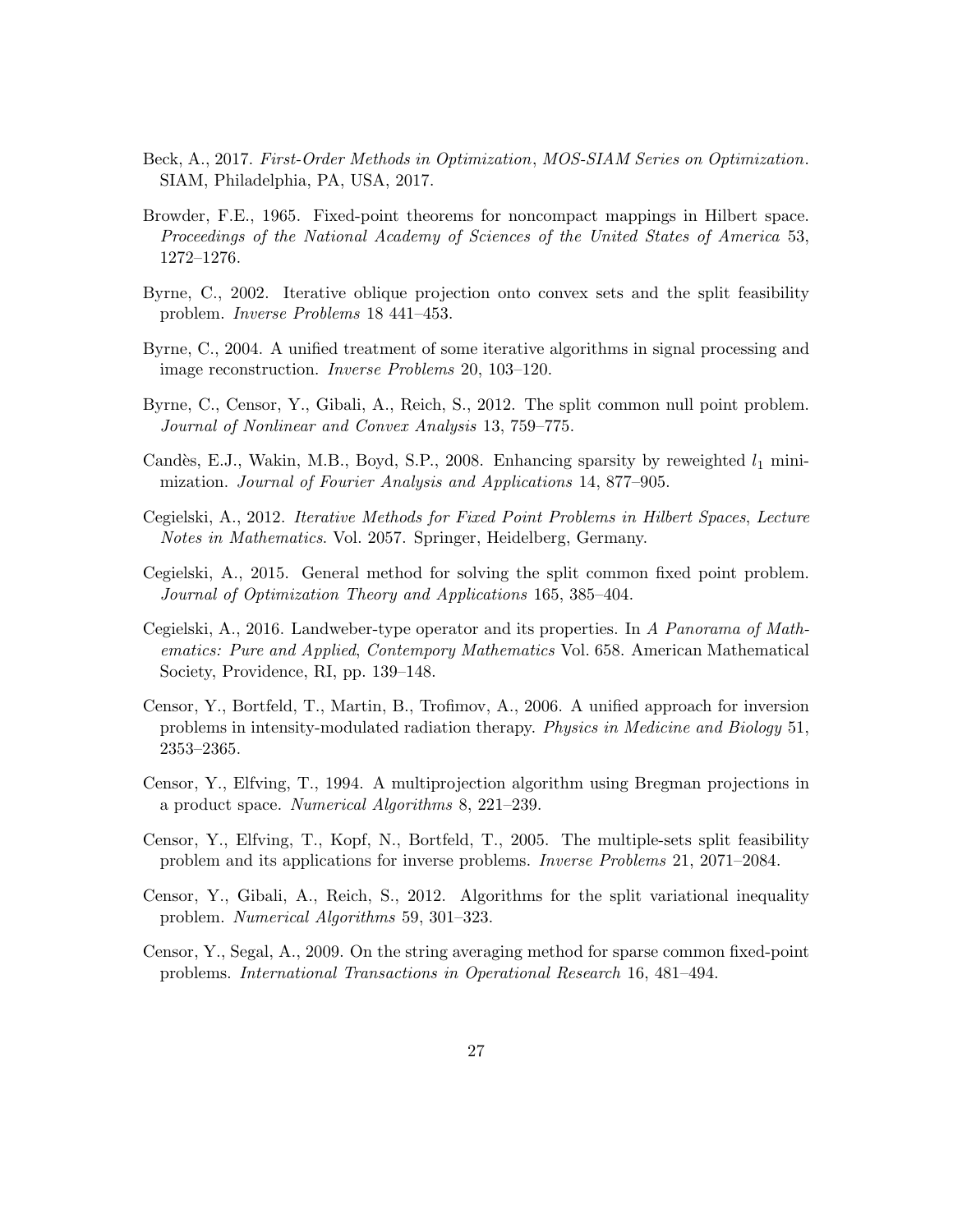- <span id="page-28-10"></span>Censor, Y., Tom, E., 2003. Convergence of string-averaging projection schemes for inconsistent convex feasibility problems. Optimization Methods and Software 18, 543–554.
- <span id="page-28-11"></span>Combettes, P.L., 2001. Quasi-Fejérian analysis of some optimization algorithms. In D. Butnariu, Y. Censor and S. Reich (Editors), *Inherently Parallel Algorithms in Feasibility* and Optimization and Their Applications, Elsevier Science Publishers, Amsterdam, The Netherlands, 2001, pp. 115–152.
- <span id="page-28-4"></span>Davidi, R., Censor, Y., Schulte, R. W., Geneser, S., Xing, L., 2015. Feasibility-seeking and superiorization algorithms applied to inverse treatment planning in radiation therapy. Contemporary Mathematics 636, 83–92.
- <span id="page-28-6"></span>Gibali, A., Liu, L.W., Tang, Y.C., 2018. Note on the modified relaxation CQ algorithm for the split feasibility problem. Optimization Letters 12, 817–830.
- <span id="page-28-9"></span>Goebel, K., Reich, S., 1984. Uniform convexity, hyperbolic geometry, and nonexpansive mappings, Monographs and Textbooks in Pure and Applied Mathematics. Vol. 83. Marcel Dekker, Inc., New York.
- <span id="page-28-8"></span>Goldstein, A.A., 1964. Convex programming in Hilbert space. Bulletin of the American Mathematical Society 70, 709–710.
- <span id="page-28-1"></span>Hesse, R., Luke, D. R., Neumann, P., 2014. Alternating projections and Douglas-Rachford for sparse affine feasibility. IEEE Transactions on Signal Processing 62, 4868–4881.
- <span id="page-28-0"></span>Kim, H., Becker, S., Lee, R., Lee, S., Shin, S., Candes, E., Xing, L., Li, R., 2013. Improving IMRT delivery efficiency with reweighted L1-minimization for inverse planning. Medical Physics 40, 071719. doi: 10.1118/1.4811100.
- <span id="page-28-7"></span>Latif, A., Vahidi, J., Eslamian, M., 2016. Strong convergence for generalized multiple-set split feasibility problem. Filomat 30, 459–467.
- <span id="page-28-3"></span>Li, J., 2019. Split equilibrium problems for related games and applications to economic theory. Optimization 68, 1203–1222.
- <span id="page-28-2"></span>Lohawech, P., Kaewcharoen, A., Farajzadeh, A., 2018. Algorithms for the common solution of the split variational inequality problems and fixed point problems with applications. Journal of Inequalities and Applications (2018) 2018:358 https://doi.org/10.1186/s13660-018-1942-1.
- <span id="page-28-5"></span>López, G., Martín-Márquez, V., Wang, F., Xu, H.K., 2012. Solving the split feasibility problem without prior knowledge of matrix norms. Inverse Problems 28, 085004.
- <span id="page-28-12"></span>Lu, Z., Zhang, Y., 2012. Sparse approximation via penalty decomposition methods. SIAM Journal on Optimization 23, 2448–2478.